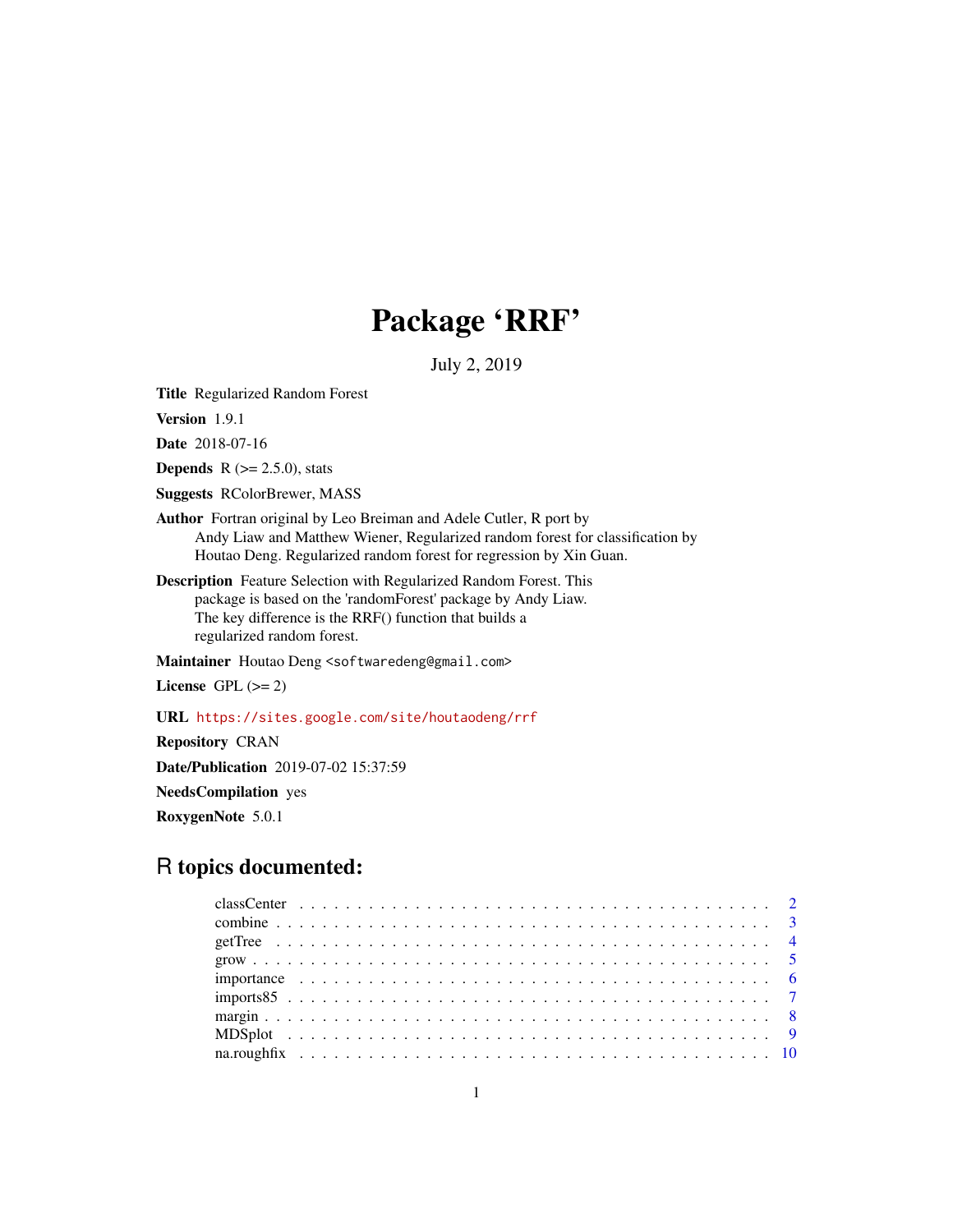#### <span id="page-1-0"></span>2 classCenter control of the classCenter control of the classCenter control of the classCenter control of the classCenter control of the classCenter control of the classCenter control of the classCenter control of the clas

| Index | 29 |
|-------|----|
|       |    |
|       |    |
|       |    |
|       |    |
|       |    |
|       |    |
|       |    |
|       |    |
|       |    |
|       |    |
|       |    |
|       |    |

classCenter *Prototypes of groups.*

# Description

Prototypes are 'representative' cases of a group of data points, given the similarity matrix among the points. They are very similar to medoids. The function is named 'classCenter' to avoid conflict with the function prototype in the methods package.

#### Usage

```
classCenter(x, label, prox, nNbr = min(table(label))-1)
```
#### **Arguments**

| $\mathsf{x}$ | a matrix or data frame                                                                                                                                                       |
|--------------|------------------------------------------------------------------------------------------------------------------------------------------------------------------------------|
| label        | group labels of the rows in x                                                                                                                                                |
| prox         | the proximity (or similarity) matrix, assumed to be symmetric with 1 on the<br>diagonal and in $[0, 1]$ off the diagonal (the order of row/column must match that<br>of $x)$ |
| nNbr         | number of nearest neighbors used to find the prototypes.                                                                                                                     |

#### Details

This version only computes one prototype per class. For each case in x, the nNbr nearest neighors are found. Then, for each class, the case that has most neighbors of that class is identified. The prototype for that class is then the medoid of these neighbors (coordinate-wise medians for numerical variables and modes for categorical variables).

This version only computes one prototype per class. In the future more prototypes may be computed (by removing the 'neighbors' used, then iterate).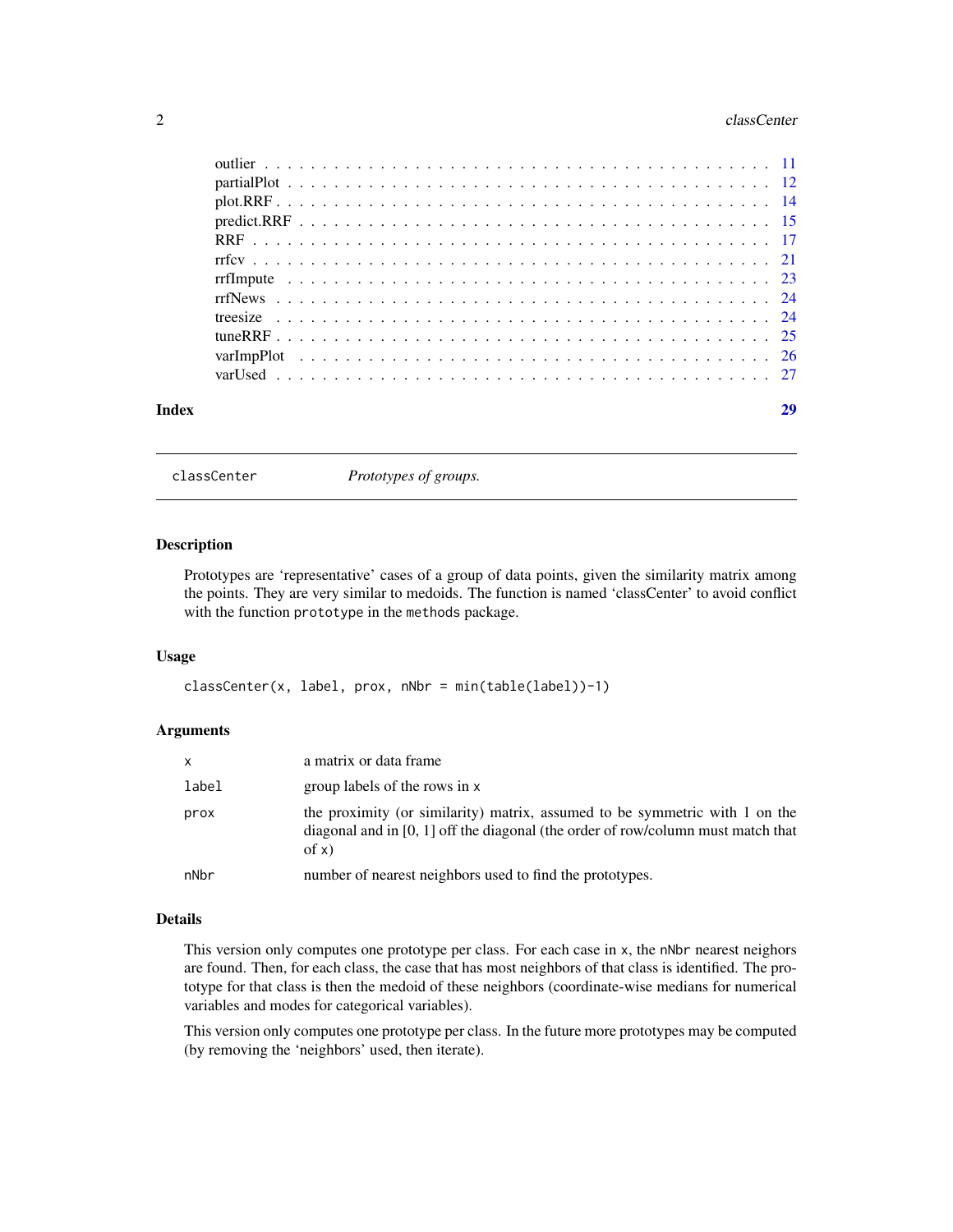#### <span id="page-2-0"></span>combine 3

# Value

A data frame containing one prototype in each row.

#### Author(s)

Andy Liaw

# See Also

[RRF](#page-16-1), [MDSplot](#page-8-1)

# Examples

```
data(iris)
iris.rf <- RRF(iris[,-5], iris[,5], prox=TRUE)
iris.p <- classCenter(iris[,-5], iris[,5], iris.rf$prox)
plot(iris[,3], iris[,4], pch=21, xlab=names(iris)[3], ylab=names(iris)[4],
     bg=c("red", "blue", "green")[as.numeric(factor(iris$Species))],
     main="Iris Data with Prototypes")
points(iris.p[,3], iris.p[,4], pch=21, cex=2, bg=c("red", "blue", "green"))
```
<span id="page-2-1"></span>combine *Combine Ensembles of Trees*

#### Description

Combine two more more ensembles of trees into one.

#### Usage

combine(...)

# Arguments

... two or more objects of class RRF, to be combined into one.

# Value

An object of class RRF.

# Note

The confusion, err.rate, mse and rsq components (as well as the corresponding components in the test compnent, if exist) of the combined object will be NULL.

# Author(s)

Andy Liaw <andy\\_liaw@merck.com>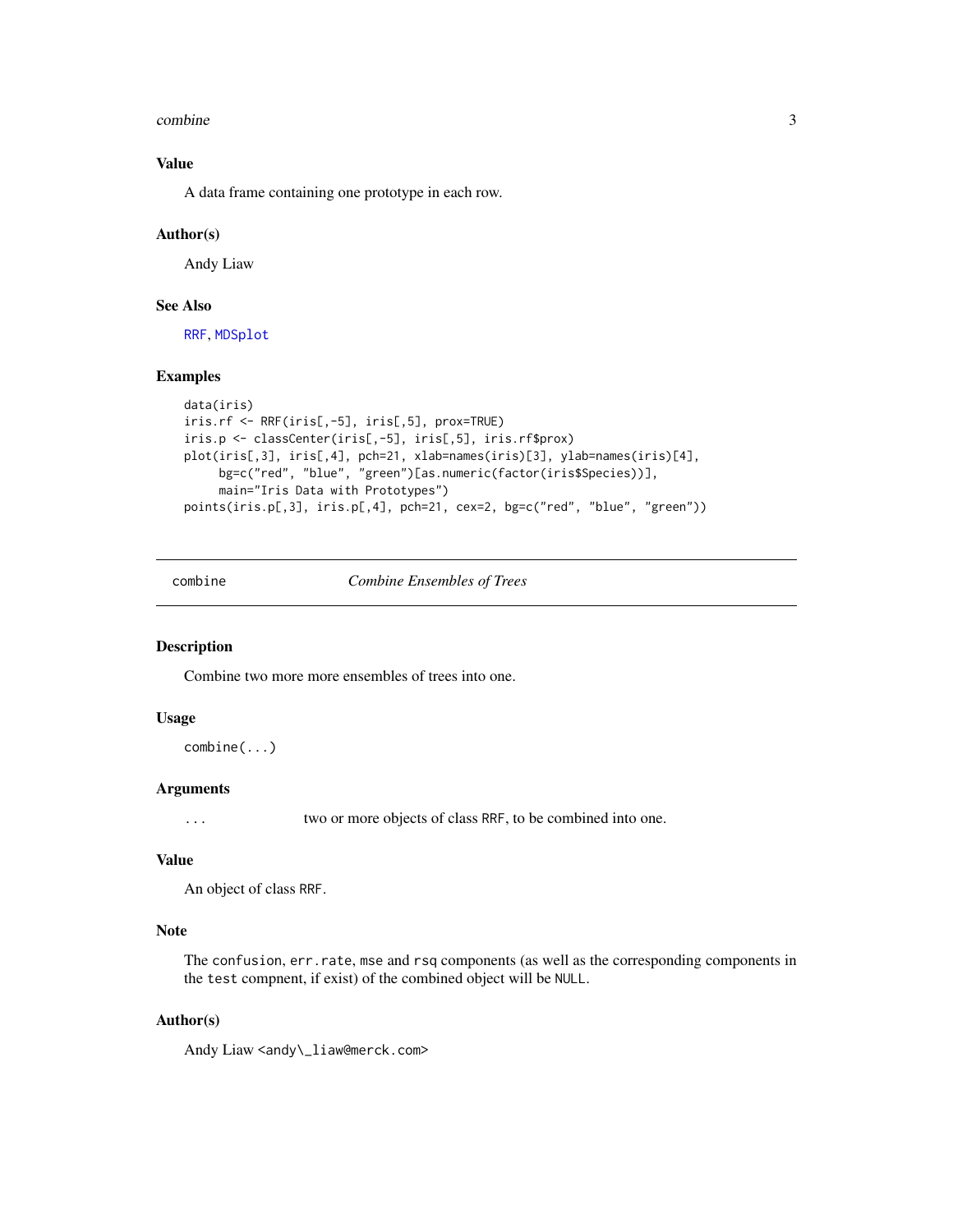<span id="page-3-0"></span>4 getTree

#### See Also

[RRF](#page-16-1), [grow](#page-4-1)

#### Examples

```
data(iris)
rf1 <- RRF(Species ~ ., iris, ntree=50, norm.votes=FALSE)
rf2 <- RRF(Species ~ ., iris, ntree=50, norm.votes=FALSE)
rf3 <- RRF(Species ~ ., iris, ntree=50, norm.votes=FALSE)
rf.all <- combine(rf1, rf2, rf3)
print(rf.all)
```
getTree *Extract a single tree from a forest.*

#### Description

This function extract the structure of a tree from a RRF object.

#### Usage

getTree(rfobj, k=1, labelVar=FALSE)

#### Arguments

| rfobi    | a RRF object.                                                             |
|----------|---------------------------------------------------------------------------|
|          | which tree to extract?                                                    |
| labelVar | Should better labels be used for splitting variables and predicted class? |

#### Details

For numerical predictors, data with values of the variable less than or equal to the splitting point go to the left daughter node.

For categorical predictors, the splitting point is represented by an integer, whose binary expansion gives the identities of the categories that goes to left or right. For example, if a predictor has four categories, and the split point is 13. The binary expansion of 13 is (1, 0, 1, 1) (because  $13 = 1 * 2^0 + 0 * 2^1 + 1 * 2^2 + 1 * 2^3$ , so cases with categories 1, 3, or 4 in this predictor get sent to the left, and the rest to the right.

# Value

A matrix (or data frame, if labelVar=TRUE) with six columns and number of rows equal to total number of nodes in the tree. The six columns are:

| left daughter | the row where the left daughter node is; 0 if the node is terminal                 |
|---------------|------------------------------------------------------------------------------------|
|               | right daughter the row where the right daughter node is; 0 if the node is terminal |
| split var     | which variable was used to split the node; 0 if the node is terminal               |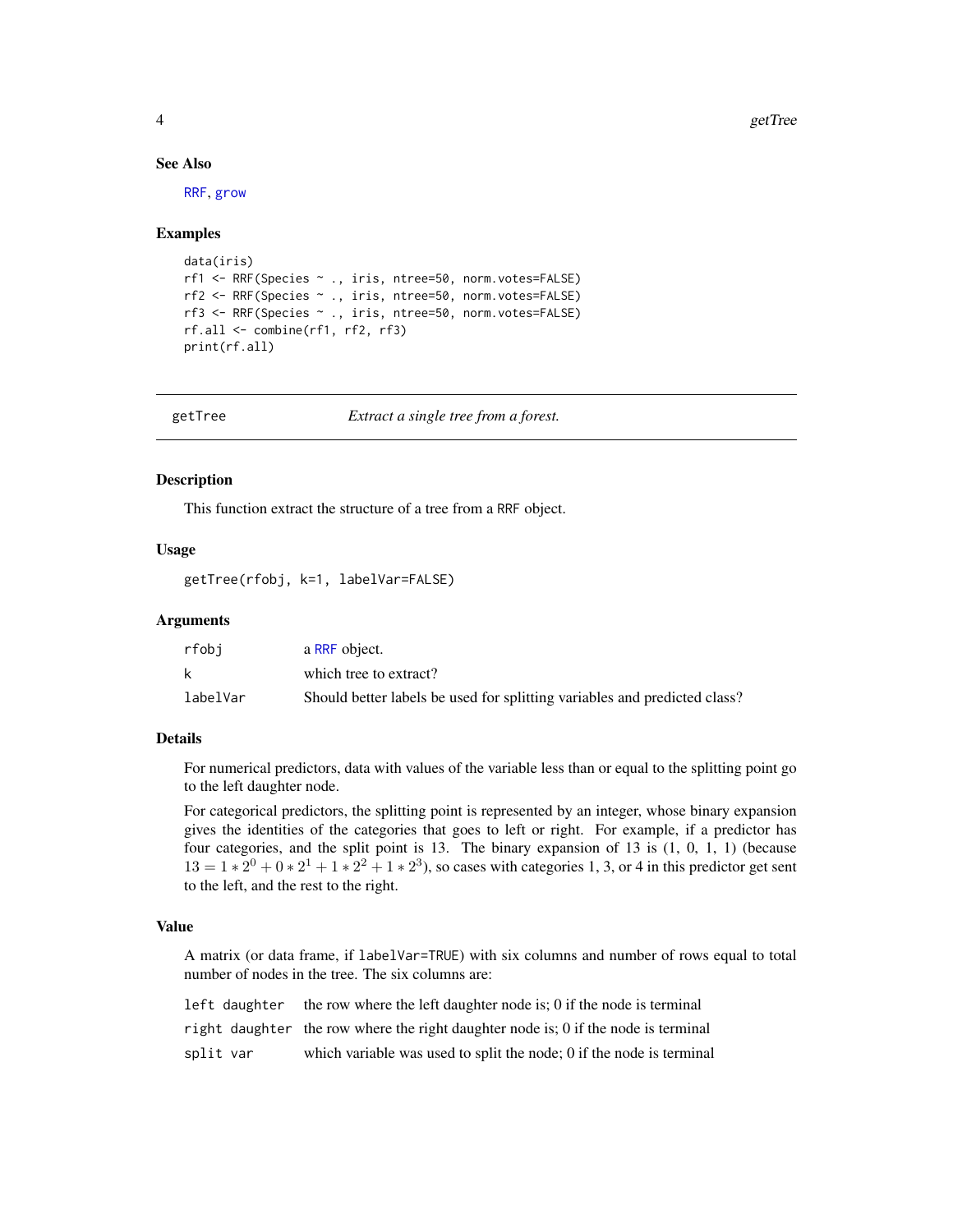#### <span id="page-4-0"></span>grow 5

| split point | where the best split is; see Details for categorical predictor |
|-------------|----------------------------------------------------------------|
| status      | is the node terminal $(-1)$ or not $(1)$                       |
| prediction  | the prediction for the node; 0 if the node is not terminal     |

# Author(s)

Andy Liaw <andy\\_liaw@merck.com>

#### See Also

[RRF](#page-16-1)

# Examples

```
data(iris)
## Look at the third trees in the forest.
getTree(RRF(iris[,-5], iris[,5], ntree=10), 3, labelVar=TRUE)
```
<span id="page-4-1"></span>grow *Add trees to an ensemble*

#### Description

Add additional trees to an existing ensemble of trees.

## Usage

## S3 method for class 'RRF' grow(x, how.many, ...)

# Arguments

| $\mathsf{x}$            | an object of class RRF, which contains a forest component. |
|-------------------------|------------------------------------------------------------|
| how.many                | number of trees to add to the RRF object.                  |
| $\cdot$ $\cdot$ $\cdot$ | currently ignored.                                         |

#### Value

An object of class RRF, containing how.many additional trees.

# Note

The confusion, err.rate, mse and rsq components (as well as the corresponding components in the test compnent, if exist) of the combined object will be NULL.

# Author(s)

Andy Liaw <andy\\_liaw@merck.com>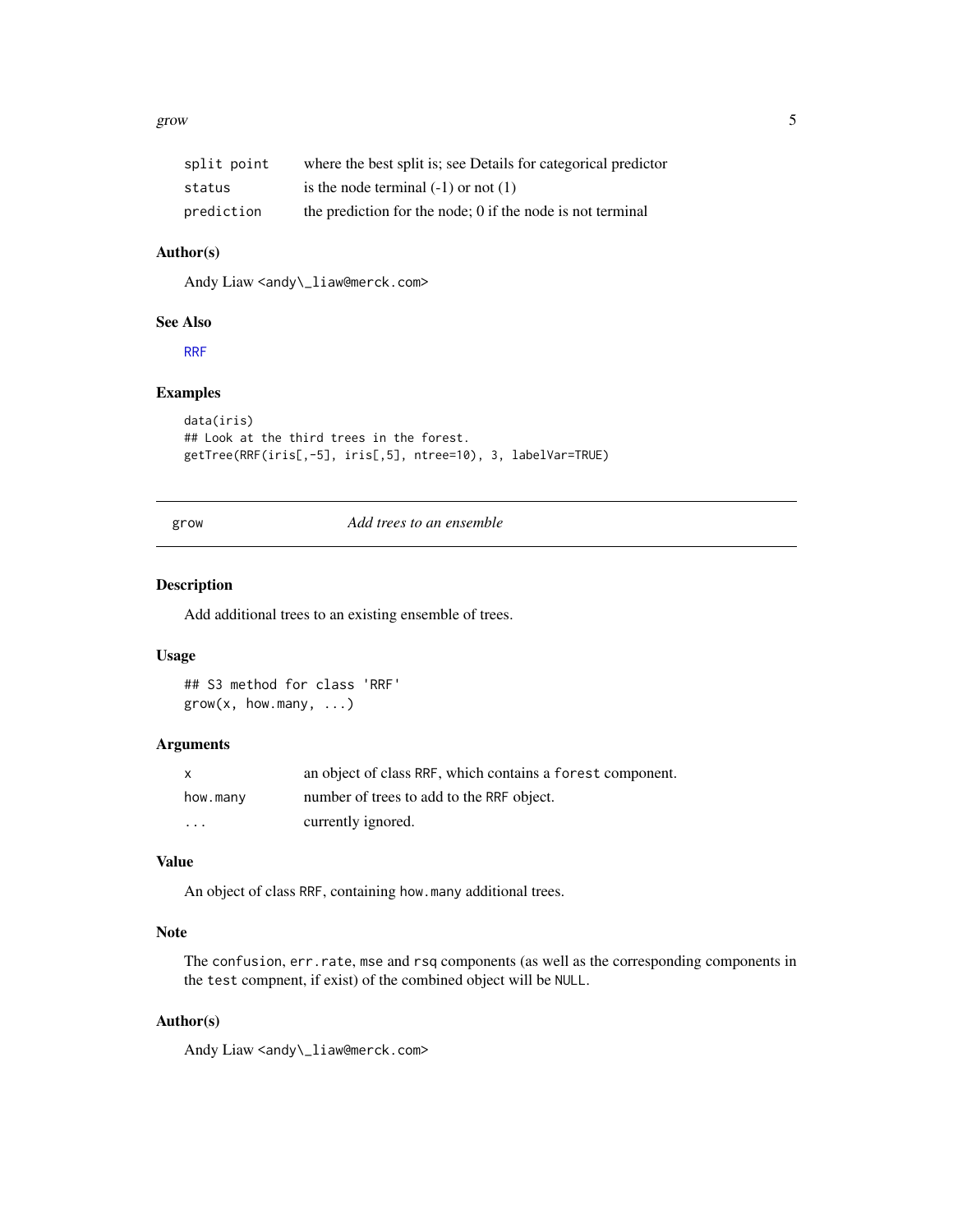#### <span id="page-5-0"></span>**6** importance **6** importance **6** importance

# See Also

[combine](#page-2-1), [RRF](#page-16-1)

#### Examples

```
data(iris)
iris.rf <- RRF(Species ~ ., iris, ntree=50, norm.votes=FALSE)
iris.rf <- grow(iris.rf, 50)
print(iris.rf)
```
<span id="page-5-1"></span>importance *Extract variable importance measure*

#### Description

This is the extractor function for variable importance measures as produced by [RRF](#page-16-1).

# Usage

## S3 method for class 'RRF' importance(x, type=NULL, class=NULL, scale=TRUE, ...)

#### Arguments

| $\mathsf{x}$ | an object of class RRF.                                                                                                          |
|--------------|----------------------------------------------------------------------------------------------------------------------------------|
| type         | either 1 or 2, specifying the type of importance measure $(1)$ =mean decrease in<br>accuracy, 2=mean decrease in node impurity). |
| class        | for classification problem, which class-specific measure to return.                                                              |
| scale        | For permutation based measures, should the measures be divided their "standard"<br>errors"?                                      |
| $\cdot$      | not used.                                                                                                                        |

#### Details

Here are the definitions of the variable importance measures. The first measure is computed from permuting OOB data: For each tree, the prediction error on the out-of-bag portion of the data is recorded (error rate for classification, MSE for regression). Then the same is done after permuting each predictor variable. The difference between the two are then averaged over all trees, and normalized by the standard deviation of the differences. If the standard deviation of the differences is equal to 0 for a variable, the division is not done (but the average is almost always equal to 0 in that case).

The second measure is the total decrease in node impurities from splitting on the variable, averaged over all trees. For classification, the node impurity is measured by the Gini index. For regression, it is measured by residual sum of squares.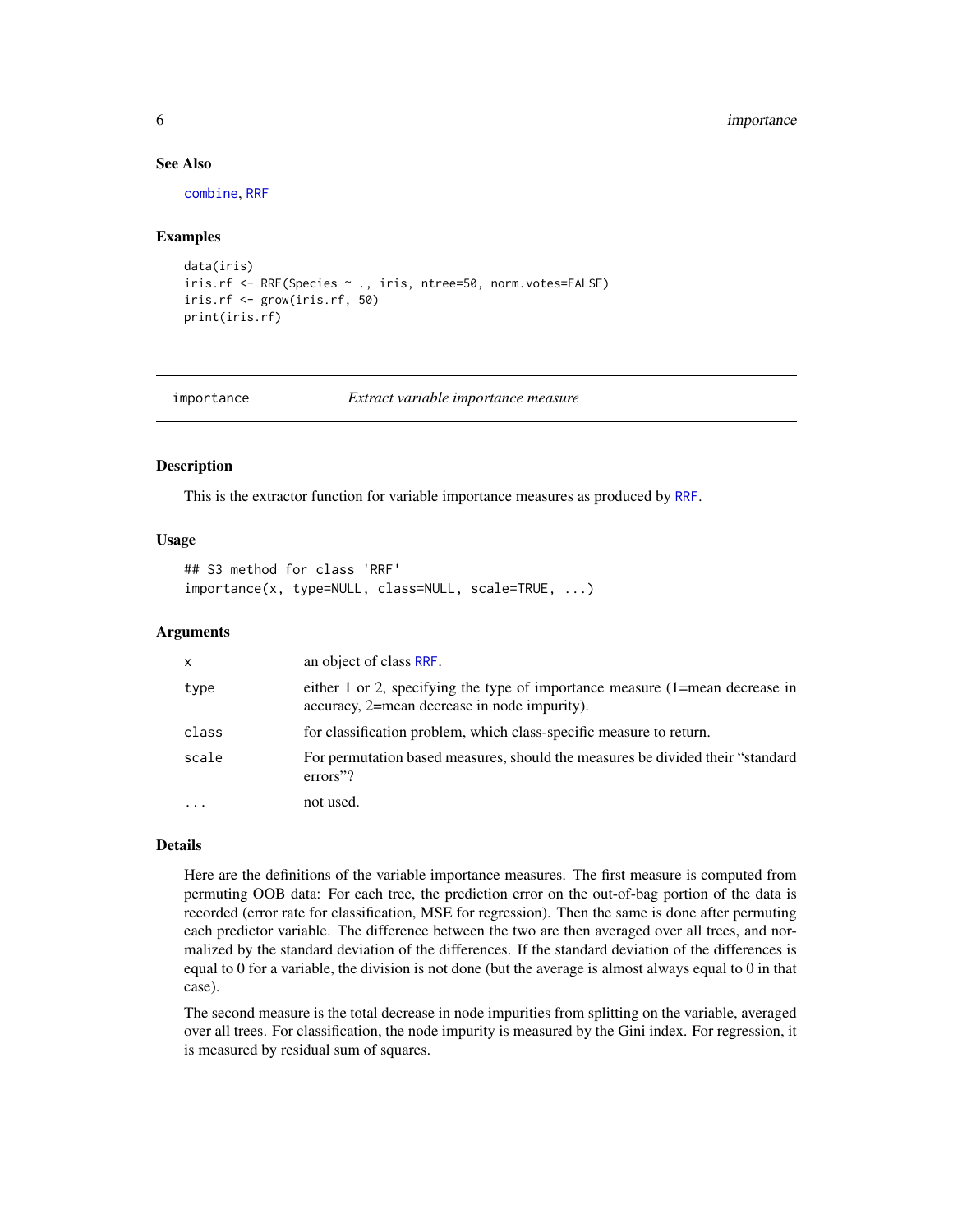#### <span id="page-6-0"></span>imports85 7

# Value

A matrix of importance measure, one row for each predictor variable. The column(s) are different importance measures.

#### See Also

[RRF](#page-16-1), [varImpPlot](#page-25-1)

#### Examples

```
set.seed(4543)
data(mtcars)
mtcars.rf <- RRF(mpg ~ ., data=mtcars, ntree=1000,
                          keep.forest=FALSE, importance=TRUE)
importance(mtcars.rf)
importance(mtcars.rf, type=1)
```
imports85 *The Automobile Data*

#### **Description**

This is the 'Automobile' data from the UCI Machine Learning Repository.

#### Usage

data(imports85)

# Format

imports85 is a data frame with 205 cases (rows) and 26 variables (columns). This data set consists of three types of entities: (a) the specification of an auto in terms of various characteristics, (b) its assigned insurance risk rating, (c) its normalized losses in use as compared to other cars. The second rating corresponds to the degree to which the auto is more risky than its price indicates. Cars are initially assigned a risk factor symbol associated with its price. Then, if it is more risky (or less), this symbol is adjusted by moving it up (or down) the scale. Actuarians call this process 'symboling'. A value of +3 indicates that the auto is risky, -3 that it is probably pretty safe.

The third factor is the relative average loss payment per insured vehicle year. This value is normalized for all autos within a particular size classification (two-door small, station wagons, sports/speciality, etc...), and represents the average loss per car per year.

#### Author(s)

Andy Liaw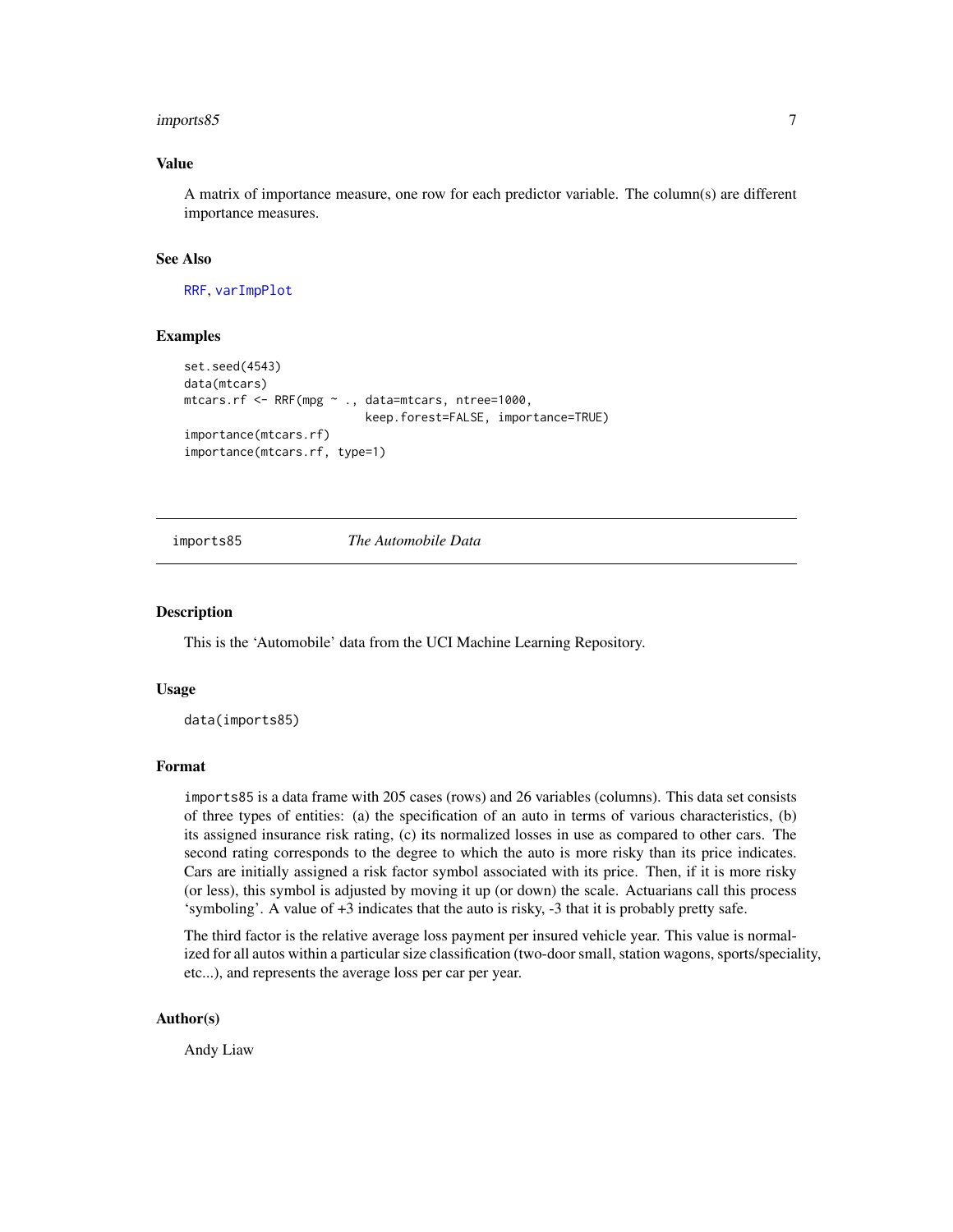### <span id="page-7-0"></span>Source

Originally created by Jeffrey C. Schlimmer, from 1985 Model Import Car and Truck Specifications, 1985 Ward's Automotive Yearbook, Personal Auto Manuals, Insurance Services Office, and Insurance Collision Report, Insurance Institute for Highway Safety.

The original data is at <http://www.ics.uci.edu/~mlearn/MLSummary.html>.

# References

1985 Model Import Car and Truck Specifications, 1985 Ward's Automotive Yearbook.

Personal Auto Manuals, Insurance Services Office, 160 Water Street, New York, NY 10038

Insurance Collision Report, Insurance Institute for Highway Safety, Watergate 600, Washington, DC 20037

#### See Also

[RRF](#page-16-1)

#### Examples

```
data(imports85)
imp85 <- imports85[,-2] # Too many NAs in normalizedLosses.
imp85 <- imp85[complete.cases(imp85), ]
## Drop empty levels for factors.
imp85[] <- lapply(imp85, function(x) if (is.factor(x)) x[, drop=TRUE] else x)
stopifnot(require(RRF))
price.rf <- RRF(price ~ ., imp85, do.trace=10, ntree=100)
print(price.rf)
numDoors.rf <- RRF(numOfDoors ~ ., imp85, do.trace=10, ntree=100)
print(numDoors.rf)
```
margin *Margins of RRF Classifier*

# **Description**

Compute or plot the margin of predictions from a RRF classifier.

#### Usage

```
## S3 method for class 'RRF'
margin(x, \ldots)## Default S3 method:
margin(x, observed, ...)
## S3 method for class 'margin'
plot(x, sort=TRUE, ...)
```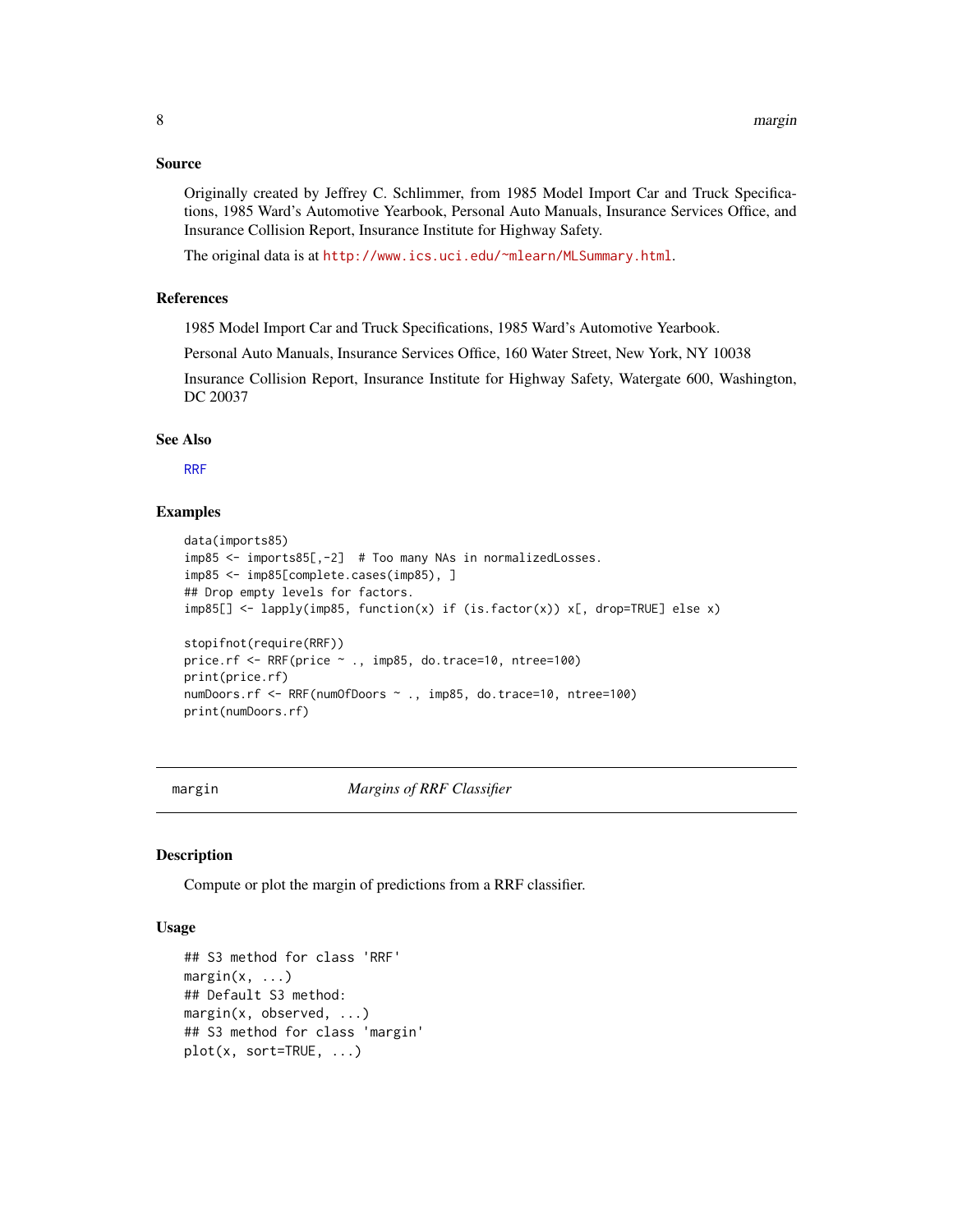#### <span id="page-8-0"></span>MDSplot the contract of the contract of the contract of the contract of the contract of the contract of the contract of the contract of the contract of the contract of the contract of the contract of the contract of the co

# Arguments

| $\mathsf{x}$ | an object of class RRF, whose type is not regression, or a matrix of predicted<br>probabilities, one column per class and one row per observation. For the plot<br>method, x should be an object returned by margin. |
|--------------|----------------------------------------------------------------------------------------------------------------------------------------------------------------------------------------------------------------------|
| observed     | the true response corresponding to the data in x.                                                                                                                                                                    |
| sort         | Should the data be sorted by their class labels?                                                                                                                                                                     |
|              | other graphical parameters to be passed to plot. default.                                                                                                                                                            |

# Value

For margin, the *margin* of observations from the [RRF](#page-16-1) classifier (or whatever classifier that produced the predicted probability matrix given to margin). The margin of a data point is defined as the proportion of votes for the correct class minus maximum proportion of votes for the other classes. Thus under majority votes, positive margin means correct classification, and vice versa.

# Author(s)

Robert Gentlemen, with slight modifications by Andy Liaw

# See Also

[RRF](#page-16-1)

#### Examples

```
set.seed(1)
data(iris)
iris.rf <- RRF(Species ~ ., iris, keep.forest=FALSE)
plot(margin(iris.rf))
```
<span id="page-8-1"></span>MDSplot *Multi-dimensional Scaling Plot of Proximity matrix from RRF*

# Description

Plot the scaling coordinates of the proximity matrix from RRF.

# Usage

MDSplot(rf, fac, k=2, palette=NULL, pch=20, ...)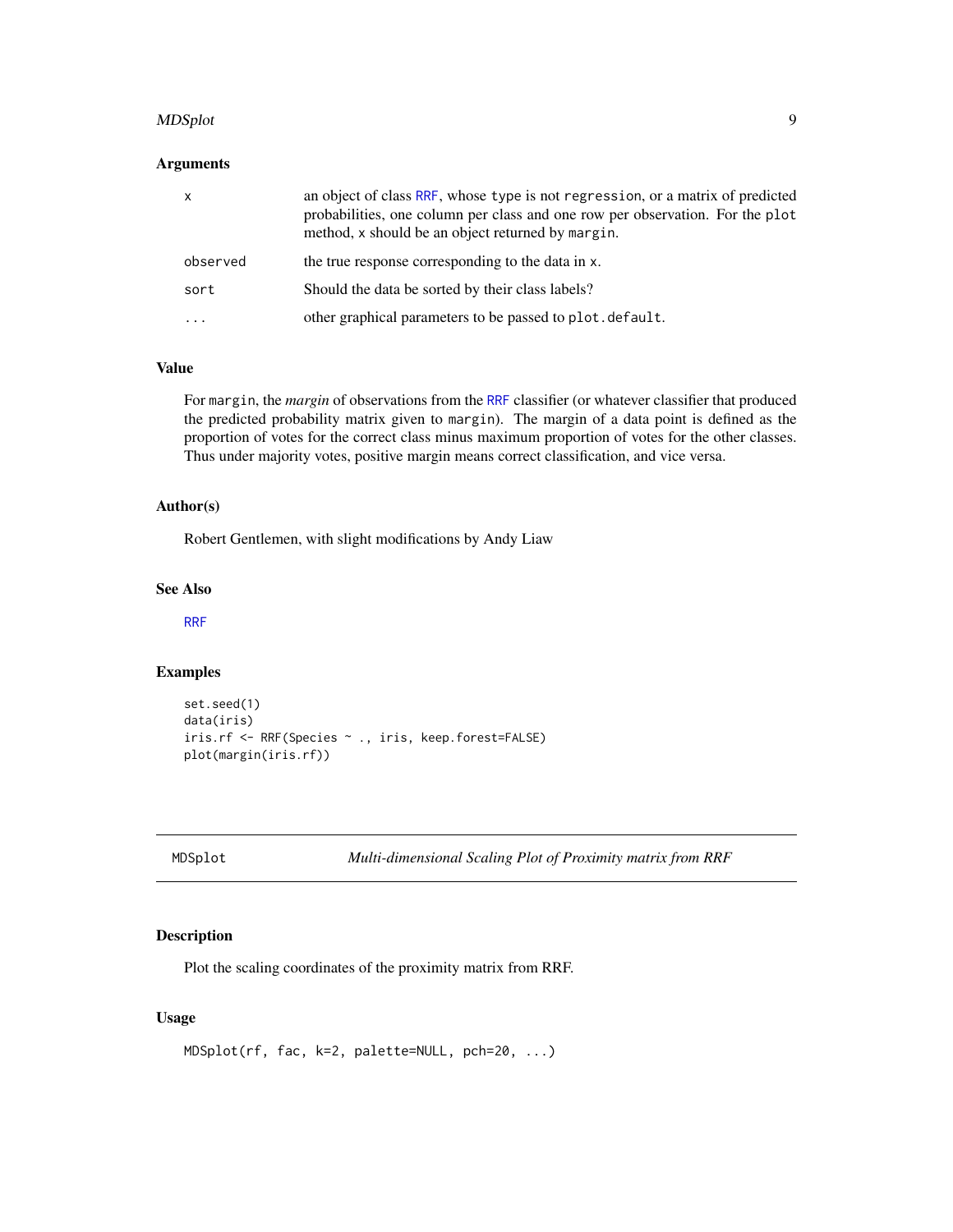# <span id="page-9-0"></span>Arguments

| rf      | an object of class RRF that contains the proximity component.                                  |
|---------|------------------------------------------------------------------------------------------------|
| fac     | a factor that was used as response to train rf.                                                |
| k       | number of dimensions for the scaling coordinates.                                              |
| palette | colors to use to distinguish the classes; length must be the equal to the number<br>of levels. |
| pch     | plotting symbols to use.                                                                       |
| .       | other graphical parameters.                                                                    |

#### Value

The output of [cmdscale](#page-0-0) on 1 - rf\$proximity is returned invisibly.

# Note

If  $k > 2$ , [pairs](#page-0-0) is used to produce the scatterplot matrix of the coordinates.

# Author(s)

Robert Gentleman, with slight modifications by Andy Liaw

#### See Also

[RRF](#page-16-1)

# Examples

```
set.seed(1)
data(iris)
iris.rf <- RRF(Species ~ ., iris, proximity=TRUE,
                        keep.forest=FALSE)
MDSplot(iris.rf, iris$Species)
## Using different symbols for the classes:
MDSplot(iris.rf, iris$Species, palette=rep(1, 3), pch=as.numeric(iris$Species))
```
<span id="page-9-1"></span>na.roughfix *Rough Imputation of Missing Values*

# Description

Impute Missing Values by median/mode.

#### Usage

na.roughfix(object, ...)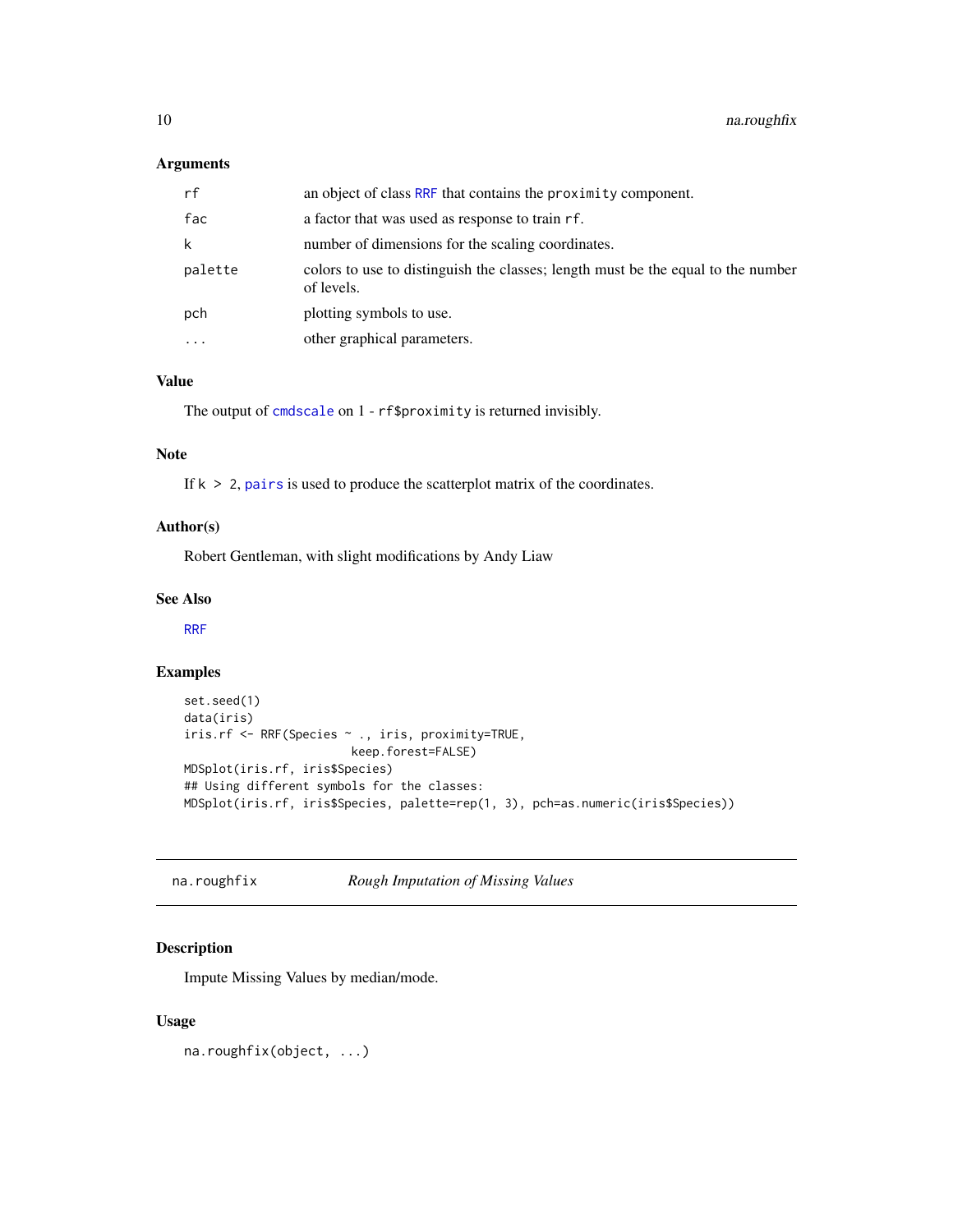#### <span id="page-10-0"></span>outlier that the contract of the contract of the contract of the contract of the contract of the contract of the contract of the contract of the contract of the contract of the contract of the contract of the contract of t

#### Arguments

| object   | a data frame or numeric matrix.                  |
|----------|--------------------------------------------------|
| $\cdots$ | further arguments special methods could require. |

#### Value

A completed data matrix or data frame. For numeric variables, NAs are replaced with column medians. For factor variables, NAs are replaced with the most frequent levels (breaking ties at random). If object contains no NAs, it is returned unaltered.

#### Note

This is used as a starting point for imputing missing values by random forest.

#### Author(s)

Andy Liaw

# See Also

[rrfImpute](#page-22-1), [RRF](#page-16-1).

#### Examples

```
data(iris)
iris.na <- iris
set.seed(111)
## artificially drop some data values.
for (i in 1:4) iris.na[sample(150, sample(20)), i] \leq NA
iris.roughfix <- na.roughfix(iris.na)
iris.narf <- RRF(Species ~ ., iris.na, na.action=na.roughfix)
print(iris.narf)
```
outlier *Compute outlying measures*

# Description

Compute outlying measures based on a proximity matrix.

#### Usage

```
## Default S3 method:
outlier(x, cls=NULL, ...)
## S3 method for class 'RRF'
outlier(x, ...)
```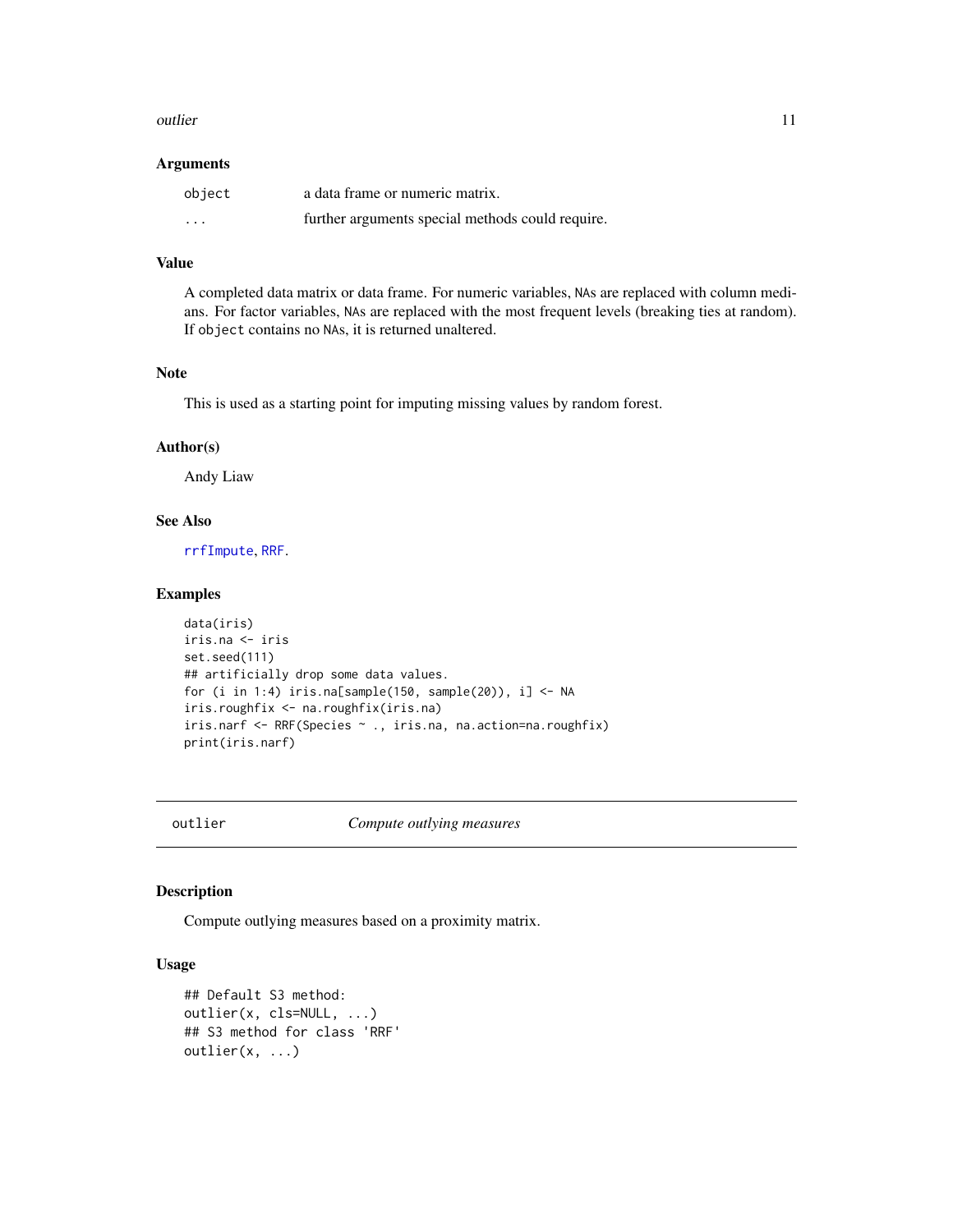#### <span id="page-11-0"></span>**Arguments**

|                         | a proximity matrix (a square matrix with 1 on the diagonal and values between<br>0 and 1 in the off-diagonal positions); or an object of class RRF, whose type is<br>not regression. |
|-------------------------|--------------------------------------------------------------------------------------------------------------------------------------------------------------------------------------|
| cls                     | the classes the rows in the proximity matrix belong to. If not given, all data are<br>assumed to come from the same class.                                                           |
| $\cdot$ $\cdot$ $\cdot$ | arguments for other methods.                                                                                                                                                         |

# Value

A numeric vector containing the outlying measures. The outlying measure of a case is computed as n / sum(squared proximity), normalized by subtracting the median and divided by the MAD, within each class.

# See Also

[RRF](#page-16-1)

# Examples

```
set.seed(1)
iris.rf <- RRF(iris[,-5], iris[,5], proximity=TRUE)
plot(outlier(iris.rf), type="h",
     col=c("red", "green", "blue")[as.numeric(iris$Species)])
```
partialPlot *Partial dependence plot*

#### Description

Partial dependence plot gives a graphical depiction of the marginal effect of a variable on the class probability (classification) or response (regression).

#### Usage

```
## S3 method for class 'RRF'
partialPlot(x, pred.data, x.var, which.class,
     w, plot = TRUE, add = FALSE,
     n.pt = min(length(unique(pred.data[, xname])), 51),
     rug = TRUE, xlab=deparse(substitute(x.var)), ylab="",
     main=paste("Partial Dependence on", deparse(substitute(x.var))),
      ...)
```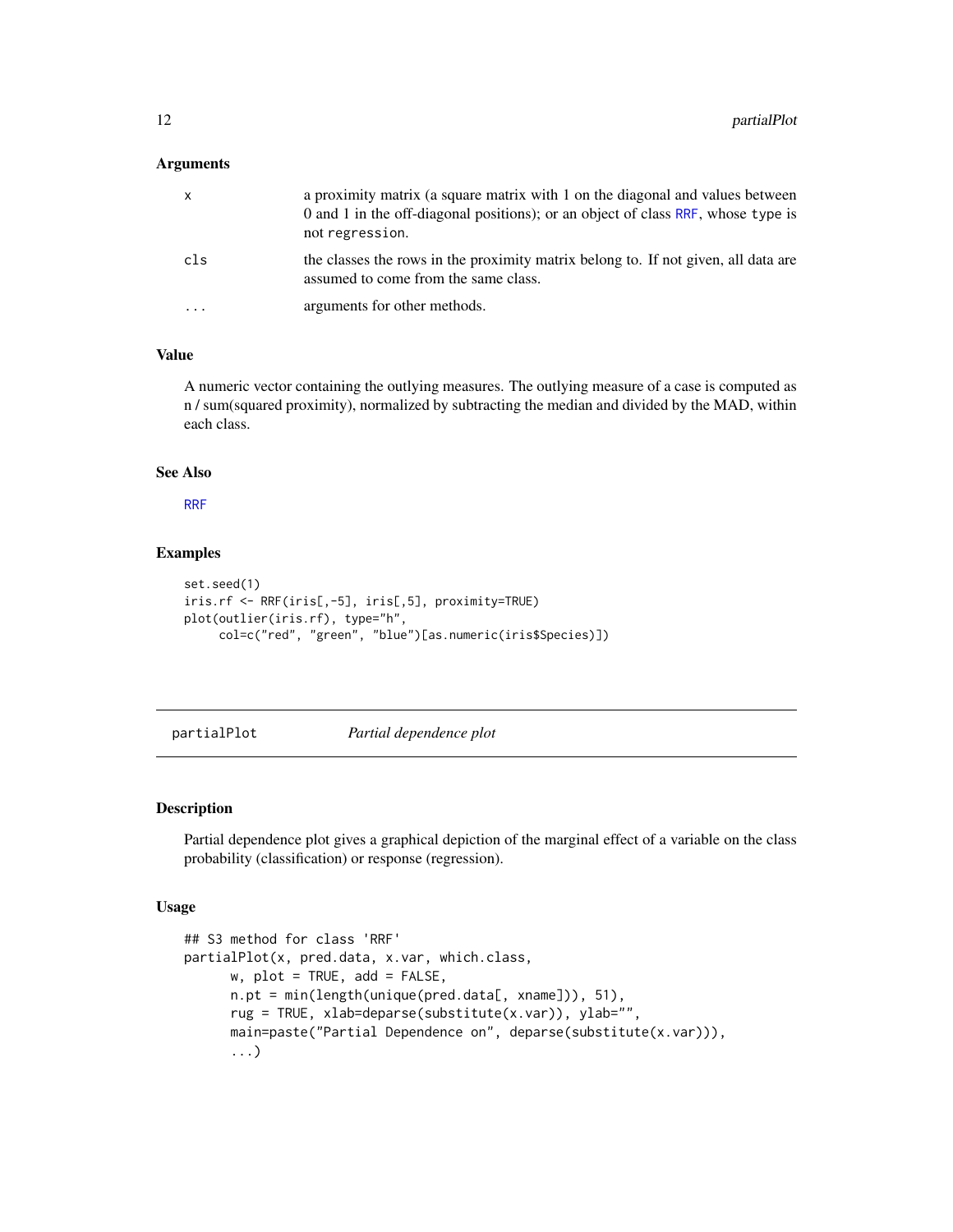# partialPlot 13

#### Arguments

| $\mathsf{x}$ | an object of class RRF, which contains a forest component.                                                     |
|--------------|----------------------------------------------------------------------------------------------------------------|
| pred.data    | a data frame used for contructing the plot, usually the training data used to con-<br>truct the random forest. |
| x.var        | name of the variable for which partial dependence is to be examined.                                           |
| which.class  | For classification data, the class to focus on (default the first class).                                      |
| W            | weights to be used in averaging; if not supplied, mean is not weighted                                         |
| plot         | whether the plot should be shown on the graphic device.                                                        |
| add          | whether to add to existing plot (TRUE).                                                                        |
| n.pt         | if $x$ . var is continuous, the number of points on the grid for evaluating partial<br>dependence.             |
| rug          | whether to draw hash marks at the bottom of the plot indicating the deciles of<br>x.var.                       |
| xlab         | label for the x-axis.                                                                                          |
| ylab         | label for the y-axis.                                                                                          |
| main         | main title for the plot.                                                                                       |
| $\ddotsc$    | other graphical parameters to be passed on to plot or lines.                                                   |

# Details

The function being plotted is defined as:

$$
\tilde{f}(x) = \frac{1}{n} \sum_{i=1}^{n} f(x, x_{iC}),
$$

where x is the variable for which partial dependence is sought, and  $x_{iC}$  is the other variables in the data. The summand is the predicted regression function for regression, and logits (i.e., log of fraction of votes) for which.class for classification:

$$
f(x) = \log p_k(x) - \frac{1}{K} \sum_{j=1}^{K} \log p_j(x),
$$

where K is the number of classes, k is which.class, and  $p_j$  is the proportion of votes for class j.

# Value

A list with two components: x and y, which are the values used in the plot.

#### Note

The RRF object must contain the forest component; i.e., created with RRF(..., keep.forest=TRUE). This function runs quite slow for large data sets.

# Author(s)

Andy Liaw <andy\\_liaw@merck.com>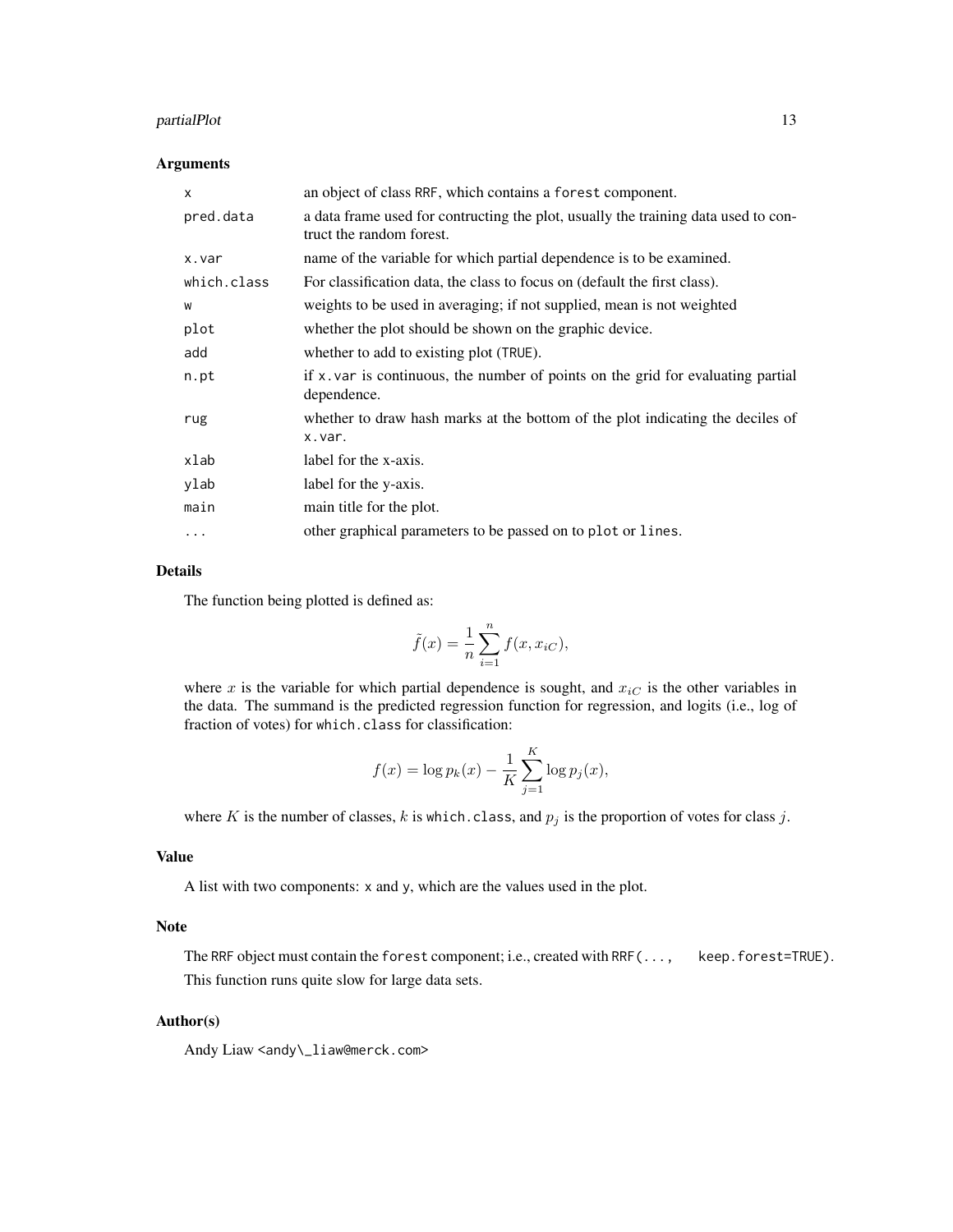#### References

Friedman, J. (2001). Greedy function approximation: the gradient boosting machine, *Ann. of Stat.*

# See Also

[RRF](#page-16-1)

# Examples

```
data(airquality)
airquality <- na.omit(airquality)
set.seed(131)
ozone.rf <- RRF(Ozone ~ ., airquality)
partialPlot(ozone.rf, airquality, Temp)
data(iris)
set.seed(543)
iris.rf <- RRF(Species~., iris)
partialPlot(iris.rf, iris, Petal.Width, "versicolor")
```
plot.RRF *Plot method for RRF objects*

# Description

Plot the error rates or MSE of a RRF object

# Usage

```
## S3 method for class 'RRF'
plot(x, type="l", main=deparse(substitute(x)), ...)
```
# Arguments

| $\times$ | an object of class RRF.     |
|----------|-----------------------------|
| type     | type of plot.               |
| main     | main title of the plot.     |
|          | other graphical parameters. |

#### Value

Invisibly, the error rates or MSE of the RRF object. If the object has a non-null test component, then the returned object is a matrix where the first column is the out-of-bag estimate of error, and the second column is for the test set.

<span id="page-13-0"></span>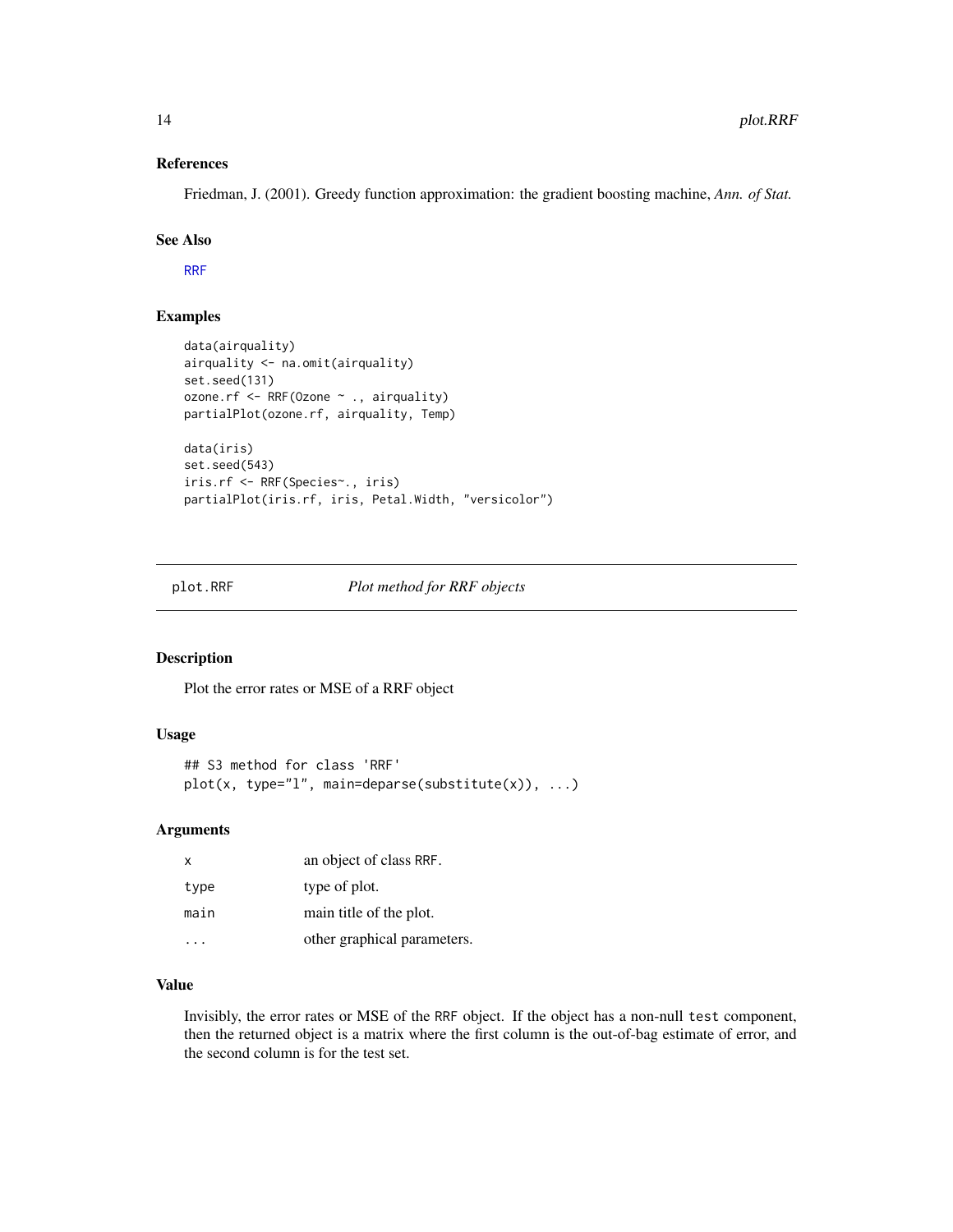# <span id="page-14-0"></span>predict.RRF 15

# Note

This function does not work for RRF objects that have type=unsupervised.

If the x has a non-null test component, then the test set errors are also plotted.

#### Author(s)

Andy Liaw

# See Also

[RRF](#page-16-1)

# Examples

```
data(mtcars)
plot(RRF(mpg ~ ., mtcars, keep.forest=FALSE, ntree=100), log="y")
```

```
predict.RRF predict method for random forest objects
```
# Description

Prediction of test data using random forest.

#### Usage

```
## S3 method for class 'RRF'
predict(object, newdata, type="response",
 norm.votes=TRUE, predict.all=FALSE, proximity=FALSE, nodes=FALSE,
 cutoff, ...)
```
# Arguments

| object      | an object of class RRF, as that created by the function RRF.                                                                                                                                                                                |
|-------------|---------------------------------------------------------------------------------------------------------------------------------------------------------------------------------------------------------------------------------------------|
| newdata     | a data frame or matrix containing new data. (Note: If not given, the out-of-bag<br>prediction in object is returned.                                                                                                                        |
| type        | one of response, prob. or votes, indicating the type of output: predicted val-<br>ues, matrix of class probabilities, or matrix of vote counts. class is allowed,<br>but automatically converted to "response", for backward compatibility. |
| norm.votes  | Should the vote counts be normalized (i.e., expressed as fractions)? Ignored if<br>object\$type is regression.                                                                                                                              |
| predict.all | Should the predictions of all trees be kept?                                                                                                                                                                                                |
| proximity   | Should proximity measures be computed? An error is issued if object\$type is<br>regression.                                                                                                                                                 |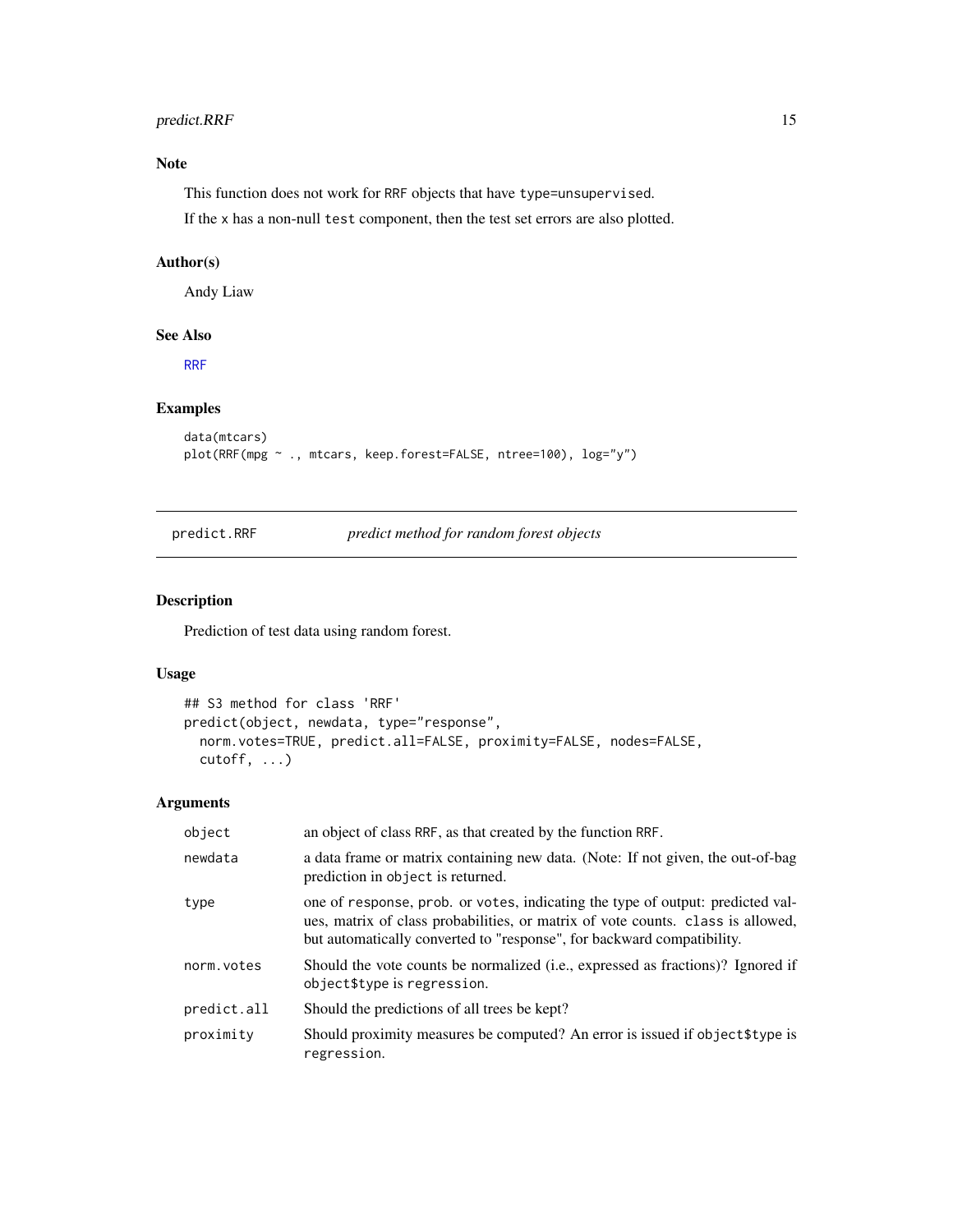<span id="page-15-0"></span>

| nodes  | Should the terminal node indicators (an n by ntree matrix) be return? If so, it is<br>in the "nodes" attribute of the returned object.                                                                                                                                                              |
|--------|-----------------------------------------------------------------------------------------------------------------------------------------------------------------------------------------------------------------------------------------------------------------------------------------------------|
| cutoff | (Classification only) A vector of length equal to number of classes. The 'win-<br>ning' class for an observation is the one with the maximum ratio of proportion of<br>votes to cutoff. Default is taken from the forest \$cutoff component of object<br>(i.e., the setting used when running RRF). |
| .      | not used currently.                                                                                                                                                                                                                                                                                 |

#### Value

If object\$type is regression, a vector of predicted values is returned. If predict.all=TRUE, then the returned object is a list of two components: aggregate, which is the vector of predicted values by the forest, and individual, which is a matrix where each column contains prediction by a tree in the forest.

If object\$type is classification, the object returned depends on the argument type:

| response | predicted classes (the classes with majority vote).                                                                                              |
|----------|--------------------------------------------------------------------------------------------------------------------------------------------------|
| prob     | matrix of class probabilities (one column for each class and one row for each<br>input).                                                         |
| vote     | matrix of vote counts (one column for each class and one row for each new<br>input); either in raw counts or in fractions (if norm, votes=TRUE). |

If predict.all=TRUE, then the individual component of the returned object is a character matrix where each column contains the predicted class by a tree in the forest.

If proximity=TRUE, the returned object is a list with two components: pred is the prediction (as described above) and proximity is the proximitry matrix. An error is issued if object\$type is regression.

If nodes=TRUE, the returned object has a "nodes" attribute, which is an n by ntree matrix, each column containing the node number that the cases fall in for that tree.

NOTE: If the object inherits from RRF.formula, then any data with NA are silently omitted from the prediction. The returned value will contain NA correspondingly in the aggregated and individual tree predictions (if requested), but not in the proximity or node matrices.

NOTE2: Any ties are broken at random, so if this is undesirable, avoid it by using odd number ntree in RRF().

# Author(s)

Andy Liaw <andy\\_liaw@merck.com> and Matthew Wiener <matthew\\_wiener@merck.com>, based on original Fortran code by Leo Breiman and Adele Cutler.

#### References

Breiman, L. (2001), *Random Forests*, Machine Learning 45(1), 5-32.

# See Also

[RRF](#page-16-1)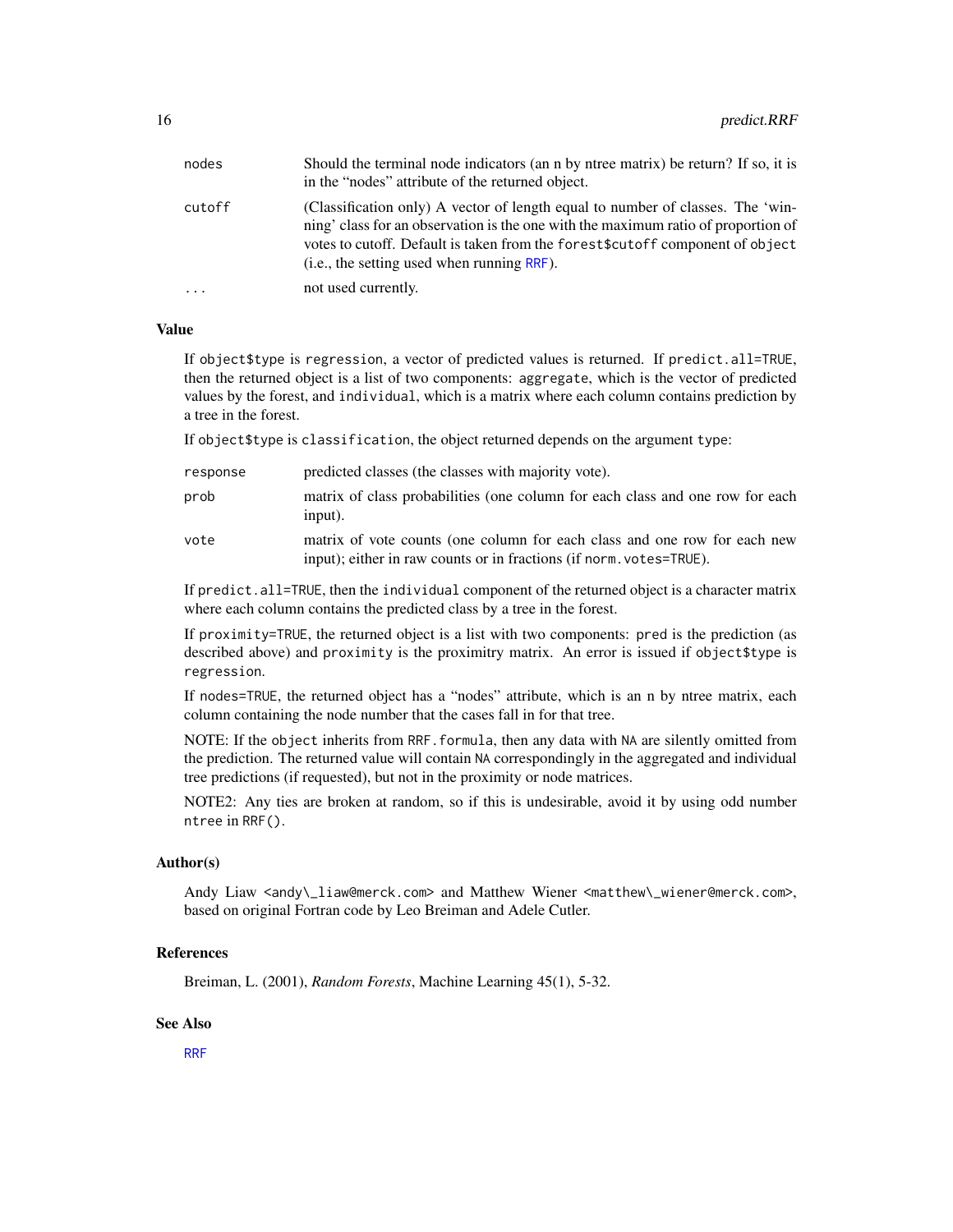# <span id="page-16-0"></span> $RRF$  17

# Examples

```
data(iris)
set.seed(111)
ind \leq sample(2, nrow(iris), replace = TRUE, prob=c(0.8, 0.2))
iris.rf \leq RRF(Species \sim ., data=iris[ind == 1,])
iris.pred <- predict(iris.rf, iris[ind == 2,])
table(observed = iris[ind==2, "Species"], predicted = iris.pred)
## Get prediction for all trees.
predict(iris.rf, iris[ind == 2,], predict.all=TRUE)
## Proximities.
predict(iris.rf, iris[ind == 2,], proximity=TRUE)
## Nodes matrix.
str(attr(predict(iris.rf, iris[ind == 2,], nodes=TRUE), "nodes"))
```
<span id="page-16-1"></span>RRF *Feature Selection with Regularized Random Forest*

#### **Description**

RRF implements the regularized random forest algorithm. It is based on the randomForest R package by Andy Liaw, Matthew Wiener, Leo Breiman and Adele Cutler.

# Usage

```
## S3 method for class 'formula'
RRF(formula, data=NULL, ..., subset, na.action=na.fail)
## Default S3 method:
RRF(x, y=NULL, xtest=NULL, ytest=NULL, ntree=500,
            mtry=if (!is.null(y) && !is.factor(y))
            max(floor(ncol(x)/3), 1) else floor(sqrt(ncol(x))),replace=TRUE, classwt=NULL, cutoff, strata,
             sampsize = if (replace) nrow(x) else ceiling(.632*nrow(x)),
             nodesize = if (!is.null(y) && !is.factor(y)) 5 else 1,
             maxnodes = NULL,importance=FALSE, localImp=FALSE, nPerm=1,
             proximity, oob.prox=proximity,
             norm.votes=TRUE, do.trace=FALSE,
             keep.forest=!is.null(y) && is.null(xtest), corr.bias=FALSE,
            keep.inbag=FALSE, coefReg=NULL, flagReg=1, feaIni=NULL,...)
## S3 method for class 'RRF'
print(x, \ldots)
```
#### Arguments

| data   | an optional data frame containing the variables in the model. By default the |
|--------|------------------------------------------------------------------------------|
|        | variables are taken from the environment which RRF is called from.           |
| subset | an index vector indicating which rows should be used. (NOTE: If given, this  |
|        | argument must be named.)                                                     |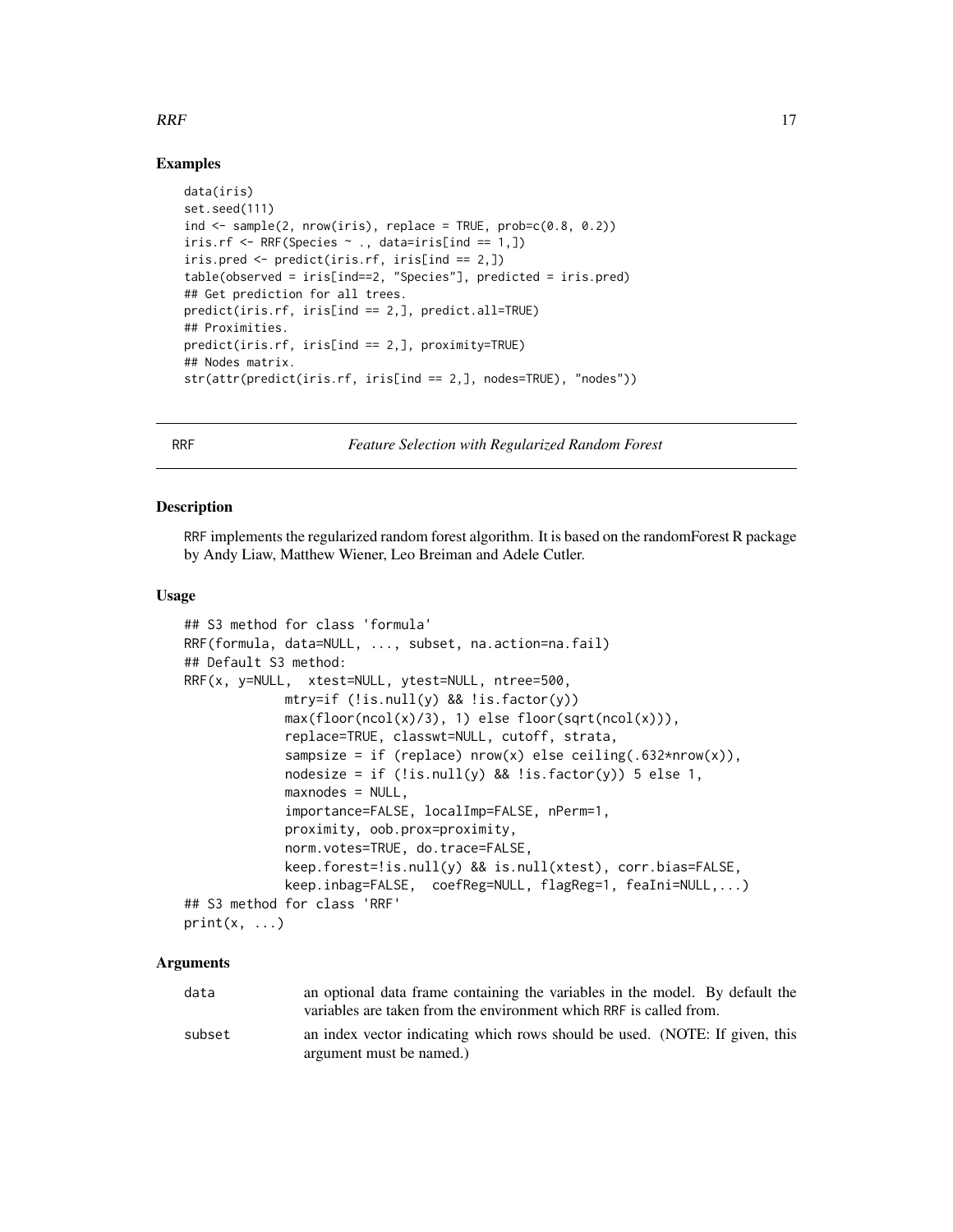| na.action  | A function to specify the action to be taken if NAs are found. (NOTE: If given,<br>this argument must be named.)                                                                                                                                                       |
|------------|------------------------------------------------------------------------------------------------------------------------------------------------------------------------------------------------------------------------------------------------------------------------|
| x, formula | a data frame or a matrix of predictors, or a formula describing the model to be<br>fitted (for the print method, an RRF object).                                                                                                                                       |
| у          | A response vector. If a factor, classification is assumed, otherwise regression is<br>assumed. If omitted, RRF will run in unsupervised mode.                                                                                                                          |
| xtest      | a data frame or matrix (like x) containing predictors for the test set.                                                                                                                                                                                                |
| ytest      | response for the test set.                                                                                                                                                                                                                                             |
| ntree      | Number of trees to grow. This should not be set to too small a number, to ensure<br>that every input row gets predicted at least a few times.                                                                                                                          |
| mtry       | Number of variables randomly sampled as candidates at each split. Note that<br>the default values are different for classification (sqrt(p) where $p$ is number of<br>variables in $x)$ and regression ( $p/3$ )                                                       |
| replace    | Should sampling of cases be done with or without replacement?                                                                                                                                                                                                          |
| classwt    | Priors of the classes. Need not add up to one. Ignored for regression.                                                                                                                                                                                                 |
| cutoff     | (Classification only) A vector of length equal to number of classes. The 'win-<br>ning' class for an observation is the one with the maximum ratio of proportion<br>of votes to cutoff. Default is 1/k where k is the number of classes (i.e., majority<br>vote wins). |
| strata     | A (factor) variable that is used for stratified sampling.                                                                                                                                                                                                              |
| sampsize   | $Size(s)$ of sample to draw. For classification, if sampsize is a vector of the length<br>the number of strata, then sampling is stratified by strata, and the elements of<br>sampsize indicate the numbers to be drawn from the strata.                               |
| nodesize   | Minimum size of terminal nodes. Setting this number larger causes smaller trees<br>to be grown (and thus take less time). Note that the default values are different<br>for classification $(1)$ and regression $(5)$ .                                                |
| maxnodes   | Maximum number of terminal nodes trees in the forest can have. If not given,<br>trees are grown to the maximum possible (subject to limits by nodesize). If set<br>larger than maximum possible, a warning is issued.                                                  |
| importance | Should importance of predictors be assessed?                                                                                                                                                                                                                           |
| localImp   | Should casewise importance measure be computed? (Setting this to TRUE will<br>override importance.)                                                                                                                                                                    |
| nPerm      | Number of times the OOB data are permuted per tree for assessing variable<br>importance. Number larger than 1 gives slightly more stable estimate, but not<br>very effective. Currently only implemented for regression.                                               |
| proximity  | Should proximity measure among the rows be calculated?                                                                                                                                                                                                                 |
| oob.prox   | Should proximity be calculated only on "out-of-bag" data?                                                                                                                                                                                                              |
| norm.votes | If TRUE (default), the final result of votes are expressed as fractions. If FALSE,<br>raw vote counts are returned (useful for combining results from different runs).<br>Ignored for regression.                                                                      |
| do.trace   | If set to TRUE, give a more verbose output as RRF is run. If set to some integer,<br>then running output is printed for every do. trace trees.                                                                                                                         |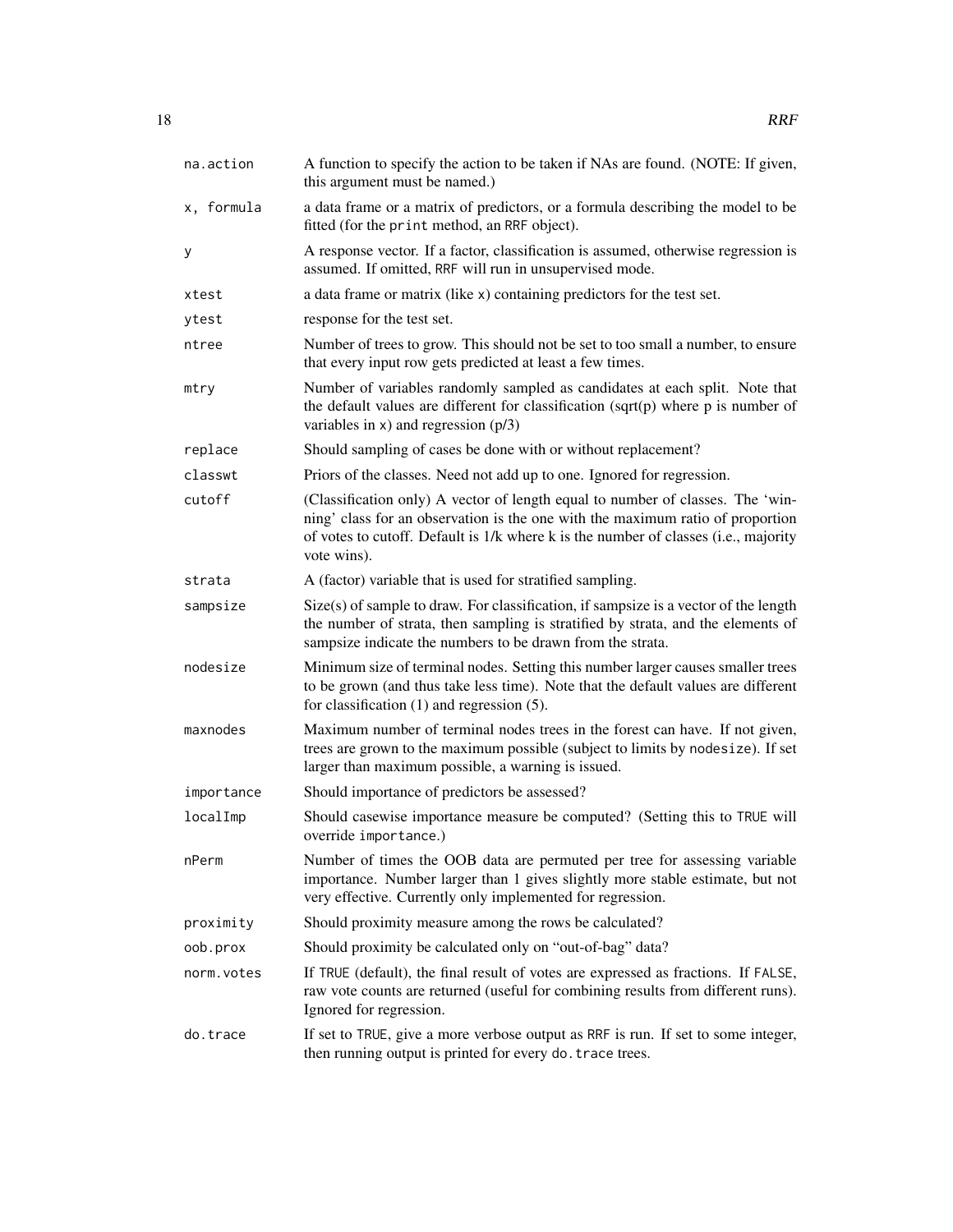# $RRF$  19

| keep.forest | If set to FALSE, the forest will not be retained in the output object. If xtest is<br>given, defaults to FALSE.                                                                                                                                                                                                                                             |
|-------------|-------------------------------------------------------------------------------------------------------------------------------------------------------------------------------------------------------------------------------------------------------------------------------------------------------------------------------------------------------------|
| corr.bias   | perform bias correction for regression? Note: Experimental. Use at your own<br>risk.                                                                                                                                                                                                                                                                        |
| keep.inbag  | Should an n by ntree matrix be returned that keeps track of which samples are<br>"in-bag" in which trees (but not how many times, if sampling with replacement)                                                                                                                                                                                             |
| coefReg     | the coefficient(s) of regularization. A smaller coefficient may lead to a smaller<br>feature subset, <i>i.e.</i> there are fewer variables with non-zero importance scores.<br>coefReg must be either a single value (all variables have the same coefficient) or<br>a numeric vector of length equal to the number of predictor variables. default:<br>0.8 |
| flagReg     | 1: with regularization; 0: without regularization. default: 1                                                                                                                                                                                                                                                                                               |
| feaIni      | initial feature subset, useful only when flag $Reg = 1$                                                                                                                                                                                                                                                                                                     |
|             | optional parameters to be passed to the low level function RRF. default.                                                                                                                                                                                                                                                                                    |

# Value

An object of class RRF, which is a list with the following components:

| call         | the original call to RRF                                                                                                                                                                                                                                                                                                                                                                                                                                                                                                                    |
|--------------|---------------------------------------------------------------------------------------------------------------------------------------------------------------------------------------------------------------------------------------------------------------------------------------------------------------------------------------------------------------------------------------------------------------------------------------------------------------------------------------------------------------------------------------------|
| type         | one of regression, classification, or unsupervised.                                                                                                                                                                                                                                                                                                                                                                                                                                                                                         |
| predicted    | the predicted values of the input data based on out-of-bag samples.                                                                                                                                                                                                                                                                                                                                                                                                                                                                         |
| importance   | a matrix with $nclass + 2$ (for classification) or two (for regression) columns.<br>For classification, the first nclass columns are the class-specific measures com-<br>puted as mean descrease in accuracy. The nclass + 1st column is the mean<br>descrease in accuracy over all classes. The last column is the mean decrease<br>in Gini index. For Regression, the first column is the mean decrease in accu-<br>racy and the second the mean decrease in MSE. If importance=FALSE, the last<br>measure is still returned as a vector. |
| importanceSD | The "standard errors" of the permutation-based importance measure. For classi-<br>+ 1 matrix corresponding to the first nclass + 1<br>fication, a p by nclass<br>columns of the importance matrix. For regression, a length p vector.                                                                                                                                                                                                                                                                                                       |
| localImp     | a p by n matrix containing the casewise importance measures, the [i,j] ele-<br>ment of which is the importance of i-th variable on the j-th case. NULL if<br>localImp=FALSE.                                                                                                                                                                                                                                                                                                                                                                |
| ntree        | number of trees grown.                                                                                                                                                                                                                                                                                                                                                                                                                                                                                                                      |
| mtry         | number of predictors sampled for spliting at each node.                                                                                                                                                                                                                                                                                                                                                                                                                                                                                     |
| forest       | (a list that contains the entire forest; NULL if RRF is run in unsupervised mode or<br>if keep. forest=FALSE.                                                                                                                                                                                                                                                                                                                                                                                                                               |
| err.rate     | (classification only) vector error rates of the prediction on the input data, the i-th<br>element being the (OOB) error rate for all trees up to the i-th.                                                                                                                                                                                                                                                                                                                                                                                  |
| confusion    | (classification only) the confusion matrix of the prediction (based on OOB data).                                                                                                                                                                                                                                                                                                                                                                                                                                                           |
| votes        | (classification only) a matrix with one row for each input data point and one<br>column for each class, giving the fraction or number of (OOB) 'votes' from the<br>random forest.                                                                                                                                                                                                                                                                                                                                                           |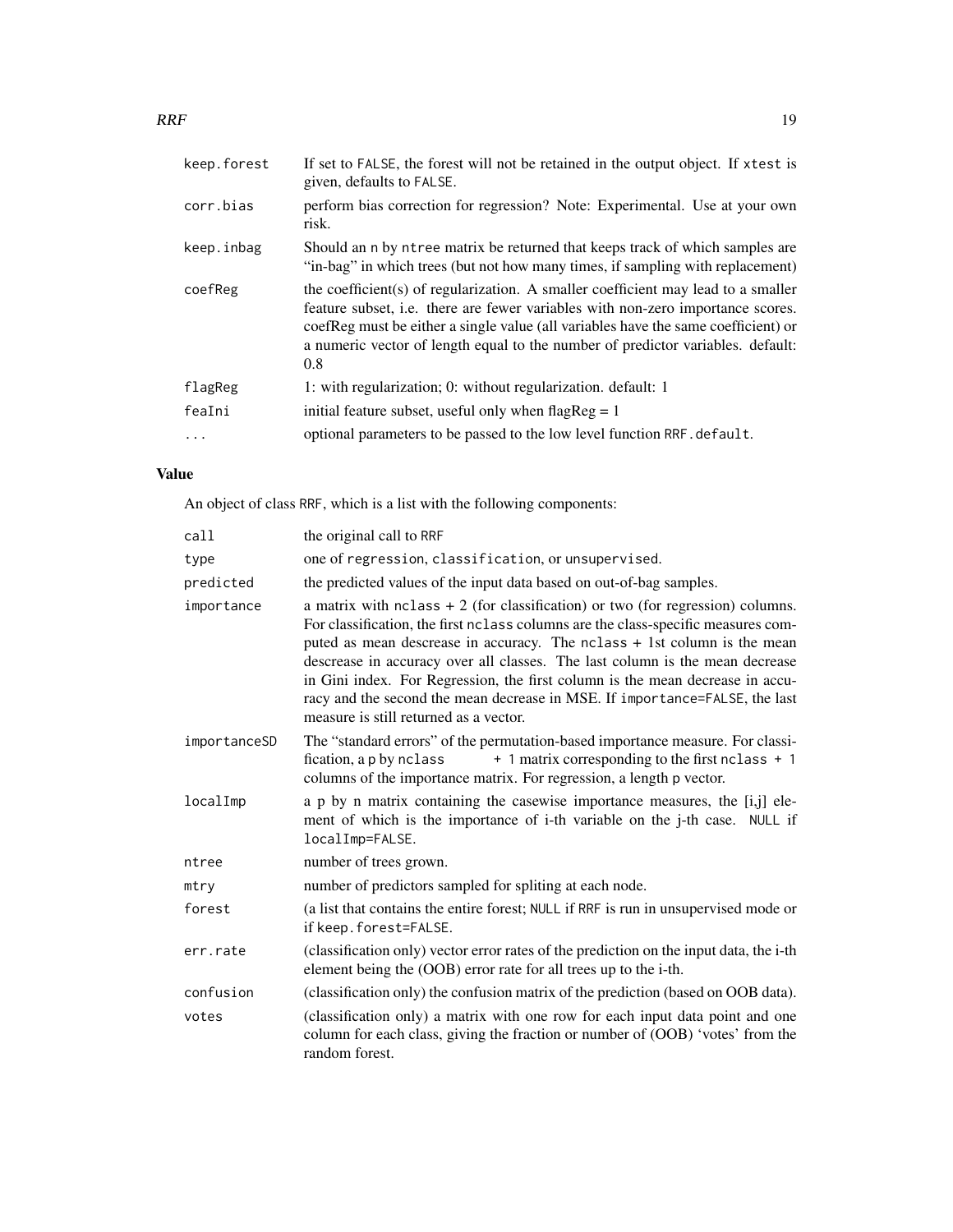| oob.times | number of times cases are 'out-of-bag' (and thus used in computing OOB error<br>estimate)                                                                                                                                                                                                                                                                                                                                                  |
|-----------|--------------------------------------------------------------------------------------------------------------------------------------------------------------------------------------------------------------------------------------------------------------------------------------------------------------------------------------------------------------------------------------------------------------------------------------------|
| proximity | if proximity=TRUE when RRF is called, a matrix of proximity measures among<br>the input (based on the frequency that pairs of data points are in the same termi-<br>nal nodes).                                                                                                                                                                                                                                                            |
| feaSet    | features selected                                                                                                                                                                                                                                                                                                                                                                                                                          |
| mse       | (regression only) vector of mean square errors: sum of squared residuals divided<br>by n.                                                                                                                                                                                                                                                                                                                                                  |
| rsq       | (regression only) "pseudo R-squared": $1 - \text{mse} / \text{Var}(y)$ .                                                                                                                                                                                                                                                                                                                                                                   |
| test      | if test set is given (through the xtest or additionally ytest arguments), this<br>component is a list which contains the corresponding predicted, err.rate,<br>confusion, votes (for classification) or predicted, mse and rsq (for regres-<br>sion) for the test set. If proximity=TRUE, there is also a component, proximity,<br>which contains the proximity among the test set as well as proximity between<br>test and training data. |

# Note

For large data sets, especially those with large number of variables, calling RRF via the formula interface is not advised: There may be too much overhead in handling the formula.

# Author(s)

Houtao Deng <softwaredeng@gmail.com>, based on the randomForest R package by Andy Liaw, Matthew Wiener, Leo Breiman and Adele Cutler.

# References

Houtao Deng and George C. Runger (2013), *Gene Selection with Guided Regularized Random Forest*, Pattern Recognition 46(12): 3483-3489.

Houtao Deng and George C. Runger (2012), *Feature Selection via Regularized Trees*, the 2012 International Joint Conference on Neural Networks (IJCNN).

Houtao Deng (2013), *Guided Random Forest in the RRF Package*, arXiv:1306.0237.

# Examples

```
#-----Example 1 -----
library(RRF);set.seed(1)
```

```
#only the first feature and last feature are truly useful
X <- matrix(runif(50*50), ncol=50)
class <- (X[,1])^2 + (X[,50])^2class[class>median(class)] <- 1;
class[class<=median(class)] <- 0
```

```
#ordinary random forest.
rf \leftarrow RRF(X, as.factor(class), flagReg = 0)impRF <- rf$importance
```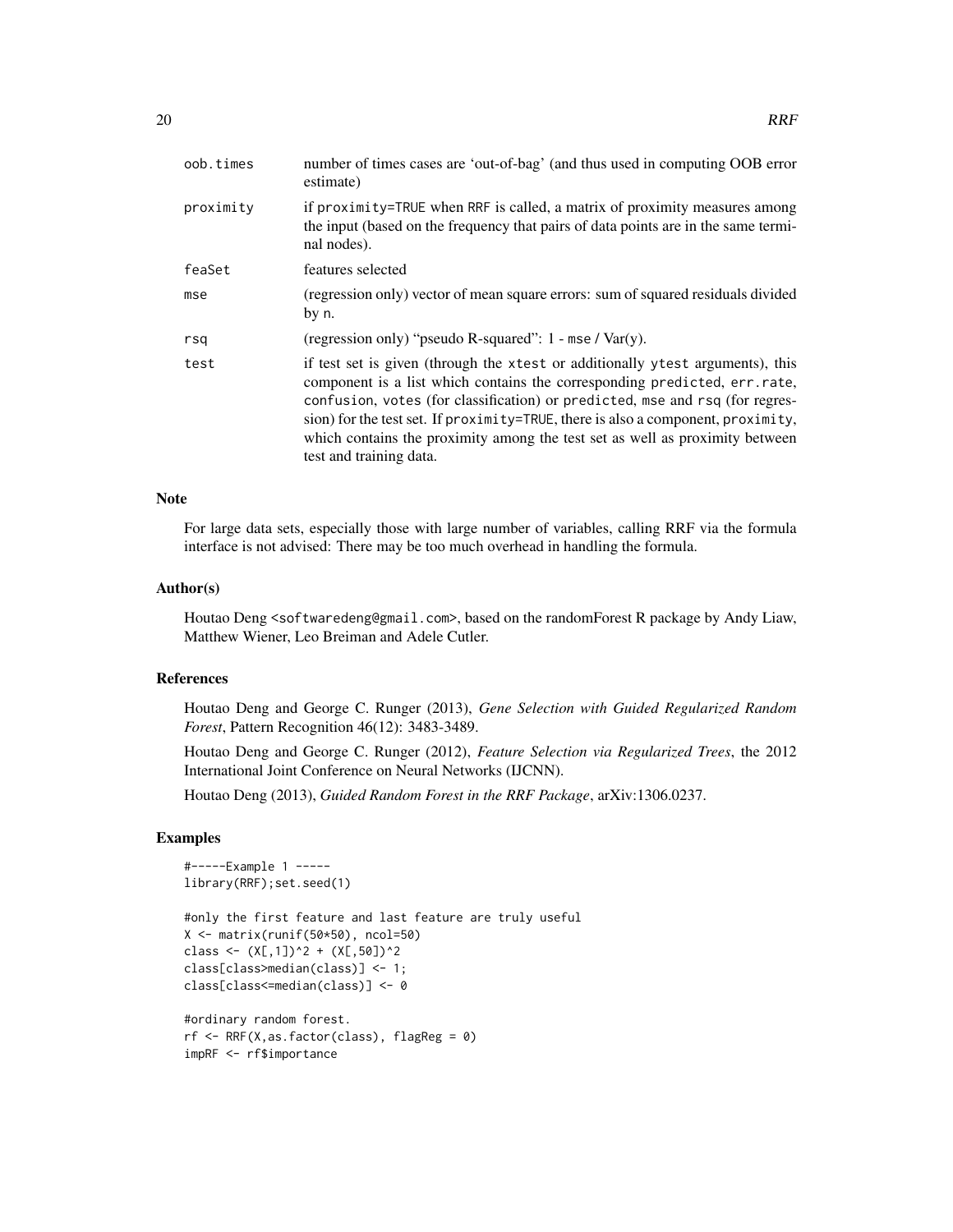#### <span id="page-20-0"></span>rrfcv 21

```
impRF <- impRF[,"MeanDecreaseGini"]
rf$feaSet
#regularized random forest
rrf <- RRF(X,as.factor(class), flagReg = 1)
rrf$feaSet
#guided regularized random forest
imp <- impRF/(max(impRF))#normalize the importance score
gamma <- 0.5
coefReg <- (1-gamma)+gamma*imp #weighted average
grrf <- RRF(X,as.factor(class),coefReg=coefReg, flagReg=1)
grrf$feaSet
#guided random forest
gamma <- 1
coefReg <- (1-gamma)+gamma*imp
grf <- RRF(X,as.factor(class),coefReg=coefReg, flagReg=0)
grf$feaSet
#-----Example 2 XOR learning-----
#only the first 3 features are needed
#and each individual feature is not useful
#bSample <- sample(0:1,20000,replace=TRUE)
#X <- matrix(bSample,ncol=40)
#class <- xor(xor(X[,1],X[,2]),X[,3])
```
rrfcv *Random Forest Cross-Valdidation for feature selection*

#### Description

This function shows the cross-validated prediction performance of models with sequentially reduced number of predictors (ranked by variable importance) via a nested cross-validation procedure.

#### Usage

```
rrfcv(trainx, trainy, cv.fold=5, scale="log", step=0.5,
    mtry=function(p) max(1, floor(sqrt(p))), recursive=FALSE, ...)
```
#### Arguments

| trainx  | matrix or data frame containing columns of predictor variables                                                     |
|---------|--------------------------------------------------------------------------------------------------------------------|
| trainy  | vector of response, must have length equal to the number of rows in trainx                                         |
| cv.fold | number of folds in the cross-validation                                                                            |
| scale   | if "log", reduce a fixed proportion (step) of variables at each step, otherwise<br>reduce step variables at a time |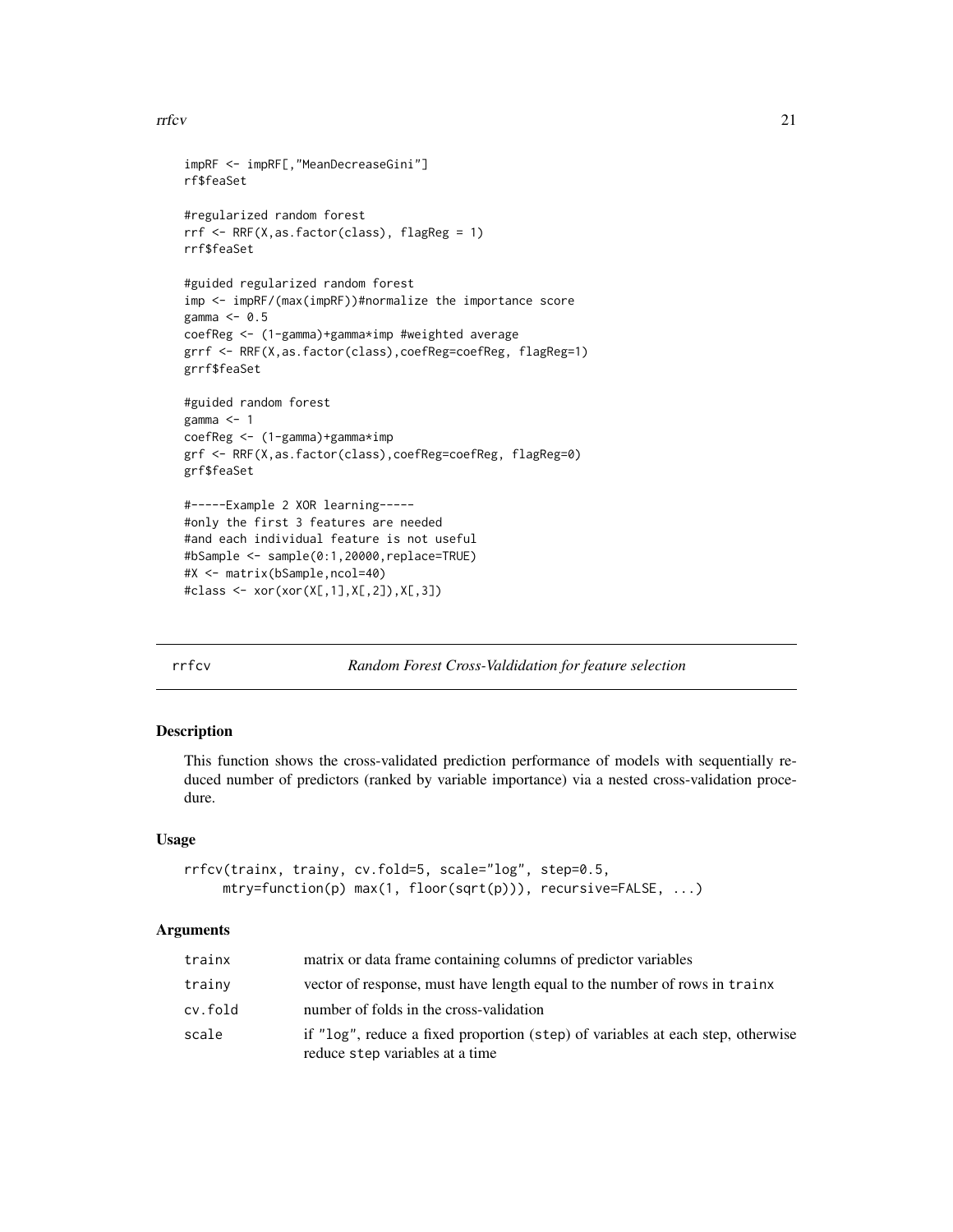<span id="page-21-0"></span>

| step      | if log=TRUE, the fraction of variables to remove at each step, else remove this<br>many variables at a time |
|-----------|-------------------------------------------------------------------------------------------------------------|
| mtry      | a function of number of remaining predictor variables to use as the mtry param-<br>eter in the RRF call     |
| recursive | whether variable importance is (re-)assessed at each step of variable reduction                             |
| .         | other arguments passed on to RRF                                                                            |

#### Value

A list with the following components:

list(n.var=n.var, error.cv=error.cv, predicted=cv.pred)

| n.var     | vector of number of variables used at each step                                               |
|-----------|-----------------------------------------------------------------------------------------------|
| error.cv  | corresponding vector of error rates or MSEs at each step                                      |
| predicted | list of n, var components, each containing the predicted values from the cross-<br>validation |

#### Author(s)

Andy Liaw

# References

Svetnik, V., Liaw, A., Tong, C. and Wang, T., "Application of Breiman's Random Forest to Modeling Structure-Activity Relationships of Pharmaceutical Molecules", MCS 2004, Roli, F. and Windeatt, T. (Eds.) pp. 334-343.

#### See Also

[RRF](#page-16-1), [importance](#page-5-1)

# Examples

```
## The following can take a while to run, so if you really want to try
## it, copy and paste the code into R.
```

```
## Not run:
set.seed(647)
myiris <- cbind(iris[1:4], matrix(runif(508 * nrow(iris)), nrow(iris), 508))
result <- rrfcv(myiris, iris$Species)
with(result, plot(n.var, error.cv, log="x", type="o", lwd=2))
result <- replicate(5, rrfcv(myiris, iris$Species), simplify=FALSE)
error.cv <- sapply(result, "[[", "error.cv")
matplot(result[[1]]$n.var, cbind(rowMeans(error.cv), error.cv), type="l",
       lwd=c(2, rep(1, ncol(error.cv))), col=1, lty=1, log='x",
```
xlab="Number of variables", ylab="CV Error")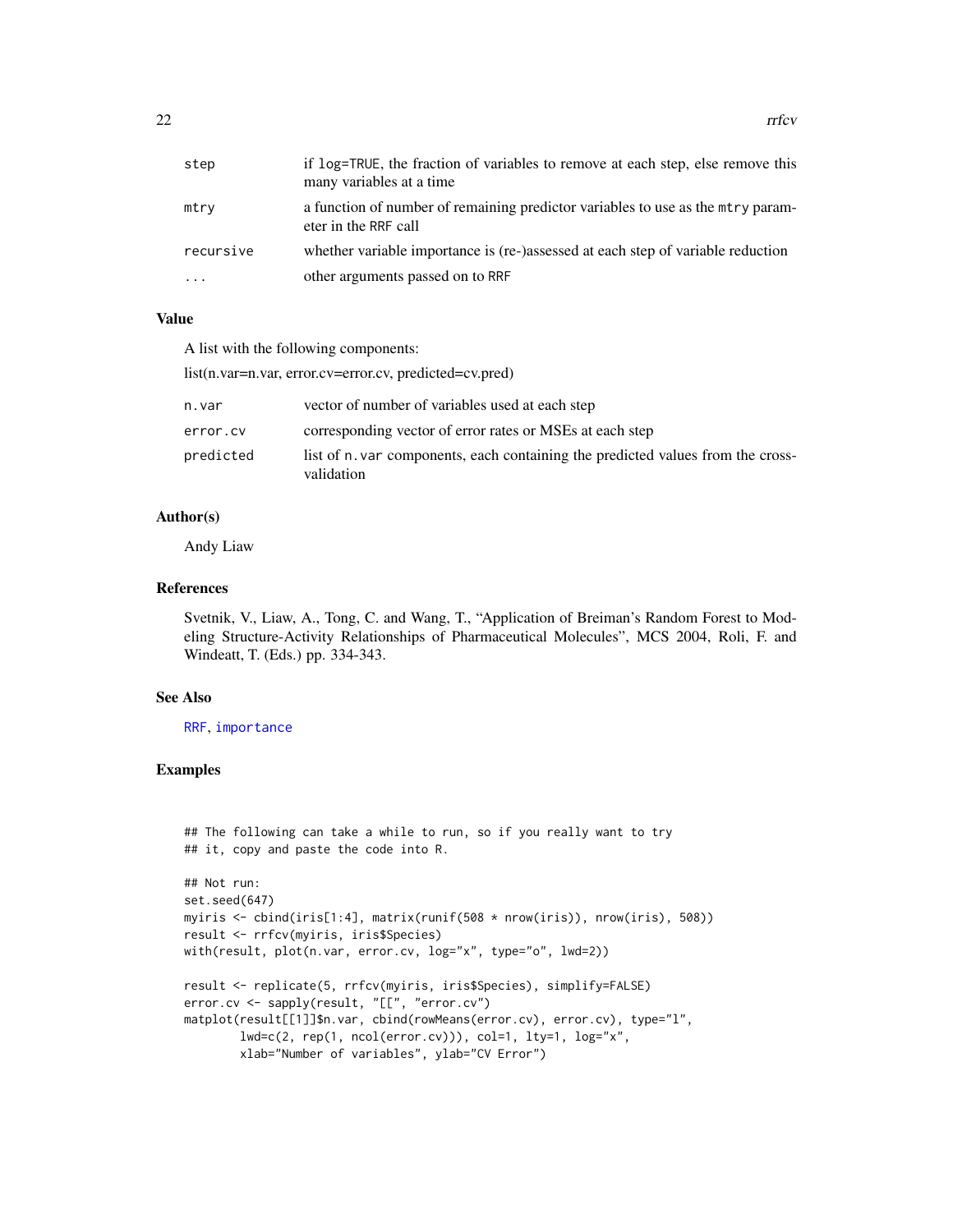#### <span id="page-22-0"></span>rrfImpute 23

## End(Not run)

#### <span id="page-22-1"></span>rrfImpute *Missing Value Imputations by RRF*

#### Description

Impute missing values in predictor data using proximity from RRF.

#### Usage

```
## Default S3 method:
rrfImpute(x, y, iter=5, ntree=300, ...)
## S3 method for class 'formula'
rrfImpute(x, data, ..., subset)
```
# Arguments

| $\mathsf{x}$ | A data frame or matrix of predictors, some containing NAs, or a formula. |
|--------------|--------------------------------------------------------------------------|
| y            | Response vector (NA's not allowed).                                      |
| data         | A data frame containing the predictors and response.                     |
| iter         | Number of iterations to run the imputation.                              |
| ntree        | Number of trees to grow in each iteration of RRF.                        |
| $\cdots$     | Other arguments to be passed to RRF.                                     |
| subset       | A logical vector indicating which observations to use.                   |

# Details

The algorithm starts by imputing NAs using [na.roughfix](#page-9-1). Then [RRF](#page-16-1) is called with the completed data. The proximity matrix from the RRF is used to update the imputation of the NAs. For continuous predictors, the imputed value is the weighted average of the non-missing obervations, where the weights are the proximities. For categorical predictors, the imputed value is the category with the largest average proximity. This process is iterated iter times.

Note: Imputation has not (yet) been implemented for the unsupervised case. Also, Breiman (2003) notes that the OOB estimate of error from RRF tend to be optimistic when run on the data matrix with imputed values.

# Value

A data frame or matrix containing the completed data matrix, where NAs are imputed using proximity from RRF. The first column contains the response.

#### Author(s)

Andy Liaw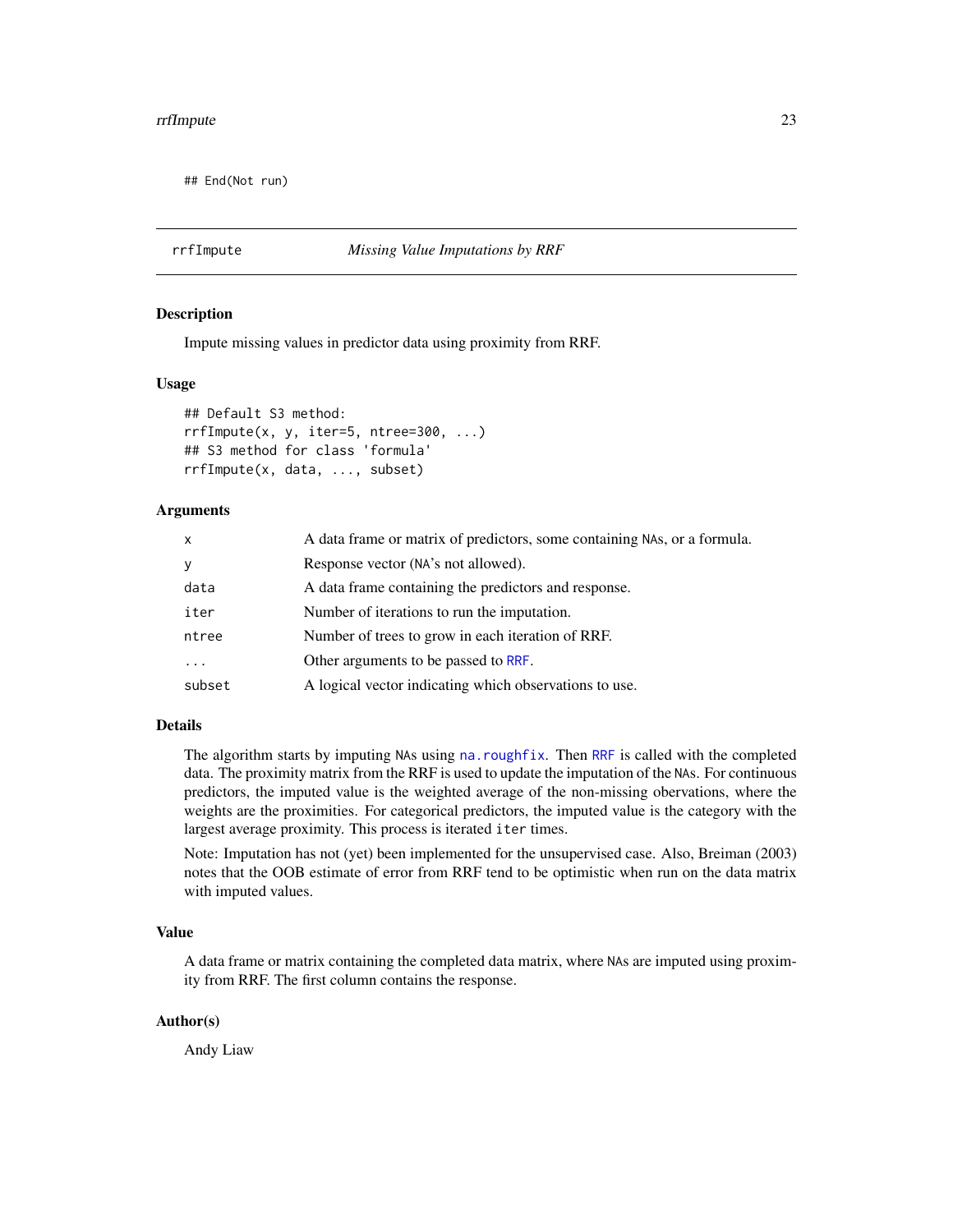# <span id="page-23-0"></span>References

Leo Breiman (2003). Manual for Setting Up, Using, and Understanding Random Forest V4.0. [https://www.stat.berkeley.edu/~breiman/Using\\_random\\_forests\\_v4.0.pdf](https://www.stat.berkeley.edu/~breiman/Using_random_forests_v4.0.pdf)

# See Also

[na.roughfix](#page-9-1).

#### Examples

```
data(iris)
iris.na <- iris
set.seed(111)
## artificially drop some data values.
for (i in 1:4) iris.na[sample(150, sample(20)), i] <- NA
set.seed(222)
iris.imputed <- rrfImpute(Species ~ ., iris.na)
set.seed(333)
iris.rf <- RRF(Species ~ ., iris.imputed)
print(iris.rf)
```
rrfNews *Show the NEWS file*

# Description

Show the NEWS file of the RRF package.

# Usage

rrfNews()

#### Value

None.

treesize *Size of trees in an ensemble*

# Description

Size of trees (number of nodes) in and ensemble.

#### Usage

treesize(x, terminal=TRUE)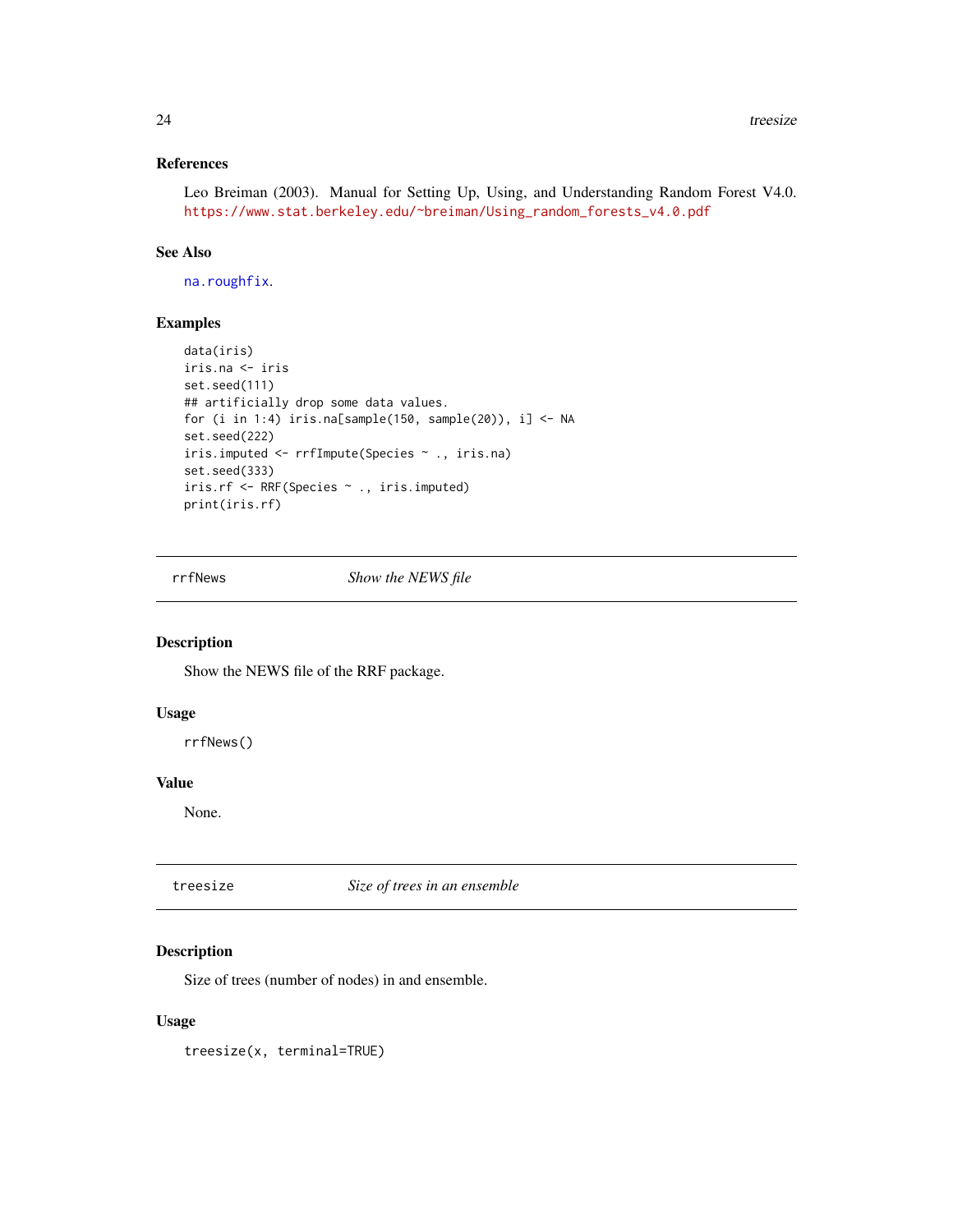#### <span id="page-24-0"></span>tuneRRF 25

#### Arguments

| $\mathsf{X}$ | an object of class RRF, which contains a forest component. |
|--------------|------------------------------------------------------------|
| terminal     | count terminal nodes only (TRUE) or all nodes (FALSE       |

# Value

A vector containing number of nodes for the trees in the RRF object.

# Note

The RRF object must contain the forest component; i.e., created with RRF(..., keep.forest=TRUE).

# Author(s)

Andy Liaw <andy\\_liaw@merck.com>

# See Also

[RRF](#page-16-1)

# Examples

```
data(iris)
iris.rf <- RRF(Species ~ ., iris)
hist(treesize(iris.rf))
```
# tuneRRF *Tune RRF for the optimal mtry parameter*

# Description

Starting with the default value of mtry, search for the optimal value (with respect to Out-of-Bag error estimate) of mtry for RRF.

# Usage

```
tuneRRF(x, y, mtryStart, ntreeTry=50, stepFactor=2, improve=0.05,
       trace=TRUE, plot=TRUE, doBest=FALSE, ...)
```
# Arguments

| X          | matrix or data frame of predictor variables                         |
|------------|---------------------------------------------------------------------|
| У          | response vector (factor for classification, numeric for regression) |
| mtryStart  | starting value of mtry; default is the same as in RRF               |
| ntreeTry   | number of trees used at the tuning step                             |
| stepFactor | at each iteration, mtry is inflated (or deflated) by this value     |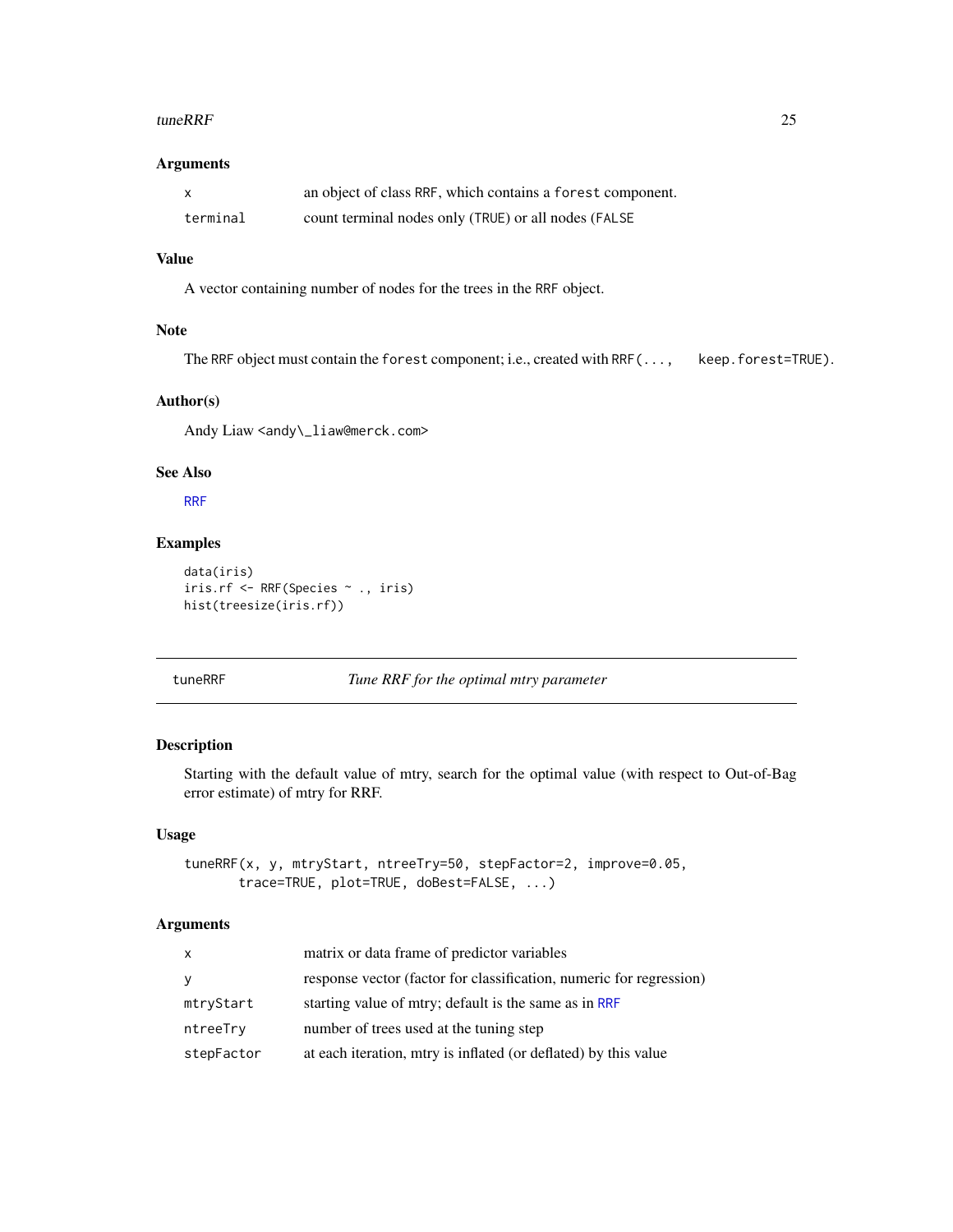<span id="page-25-0"></span>

| improve  | the (relative) improvement in OOB error must be by this much for the search to<br>continue |
|----------|--------------------------------------------------------------------------------------------|
| trace    | whether to print the progress of the search                                                |
| plot     | whether to plot the OOB error as function of mtry                                          |
| doBest   | whether to run a forest using the optimal miry found                                       |
| $\cdots$ | options to be given to RRF                                                                 |

# Value

If doBest=FALSE (default), it returns a matrix whose first column contains the mtry values searched, and the second column the corresponding OOB error.

If doBest=TRUE, it returns the [RRF](#page-16-1) object produced with the optimal mtry.

#### See Also

[RRF](#page-16-1)

# Examples

```
data(fgl, package="MASS")
fgl.res <- tuneRRF(fgl[,-10], fgl[,10], stepFactor=1.5)
```
<span id="page-25-1"></span>varImpPlot *Variable Importance Plot*

# Description

Dotchart of variable importance as measured by a Random Forest

# Usage

```
varImpPlot(x, sort=TRUE, n.var=min(30, nrow(x$importance)),
           type=NULL, class=NULL, scale=TRUE,
          main=deparse(substitute(x)), ...)
```
#### Arguments

| $\mathsf{x}$       | An object of class RRF.                                           |
|--------------------|-------------------------------------------------------------------|
| sort               | Should the variables be sorted in decreasing order of importance? |
| n.var              | How many variables to show? (Ignored if sort=FALSE.)              |
| type, class, scale |                                                                   |
|                    | arguments to be passed on to importance                           |
| main               | plot title.                                                       |
|                    | Other graphical parameters to be passed on to dotchart.           |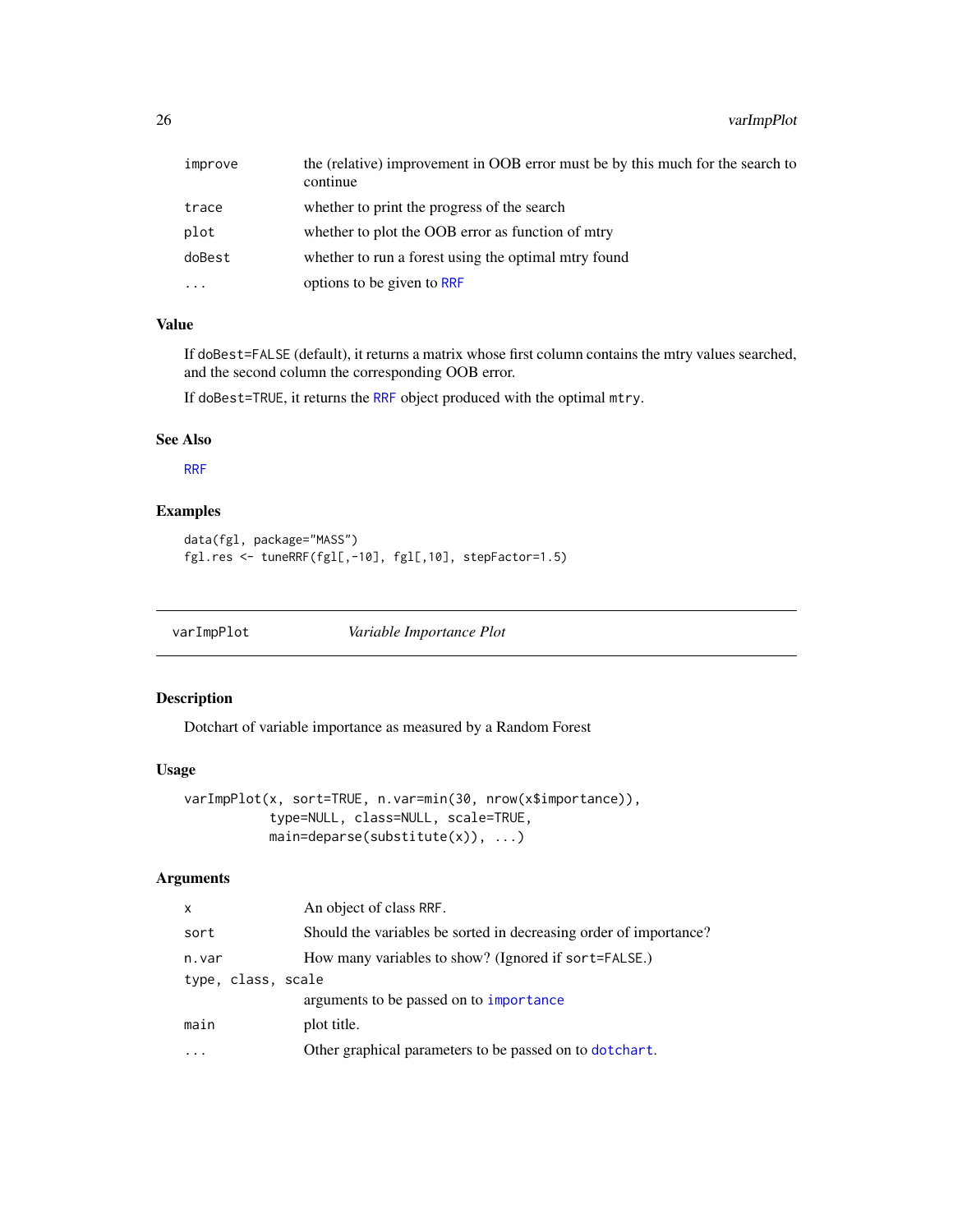#### <span id="page-26-0"></span>varUsed 27

# Value

Invisibly, the importance of the variables that were plotted.

#### Author(s)

Andy Liaw <andy\\_liaw@merck.com>

# See Also

[RRF](#page-16-1), [importance](#page-5-1)

#### Examples

```
set.seed(4543)
data(mtcars)
mtcars.rf <- RRF(mpg ~ ., data=mtcars, ntree=1000, keep.forest=FALSE,
                          importance=TRUE)
varImpPlot(mtcars.rf)
```
varUsed *Variables used in a random forest*

#### Description

Find out which predictor variables are actually used in the random forest.

#### Usage

varUsed(x, by.tree=FALSE, count=TRUE)

# Arguments

| X.      | An object of class RRF.                                                  |
|---------|--------------------------------------------------------------------------|
| by.tree | Should the list of variables used be broken down by trees in the forest? |
| count   | Should the frequencies that variables appear in trees be returned?       |

# Value

If count=TRUE and by.tree=FALSE, a integer vector containing frequencies that variables are used in the forest. If by.tree=TRUE, a matrix is returned, breaking down the counts by tree (each column corresponding to one tree and each row to a variable).

If count=FALSE and by.tree=TRUE, a list of integer indices is returned giving the variables used in the trees, else if by. tree=FALSE, a vector of integer indices giving the variables used in the entire forest.

# Author(s)

Andy Liaw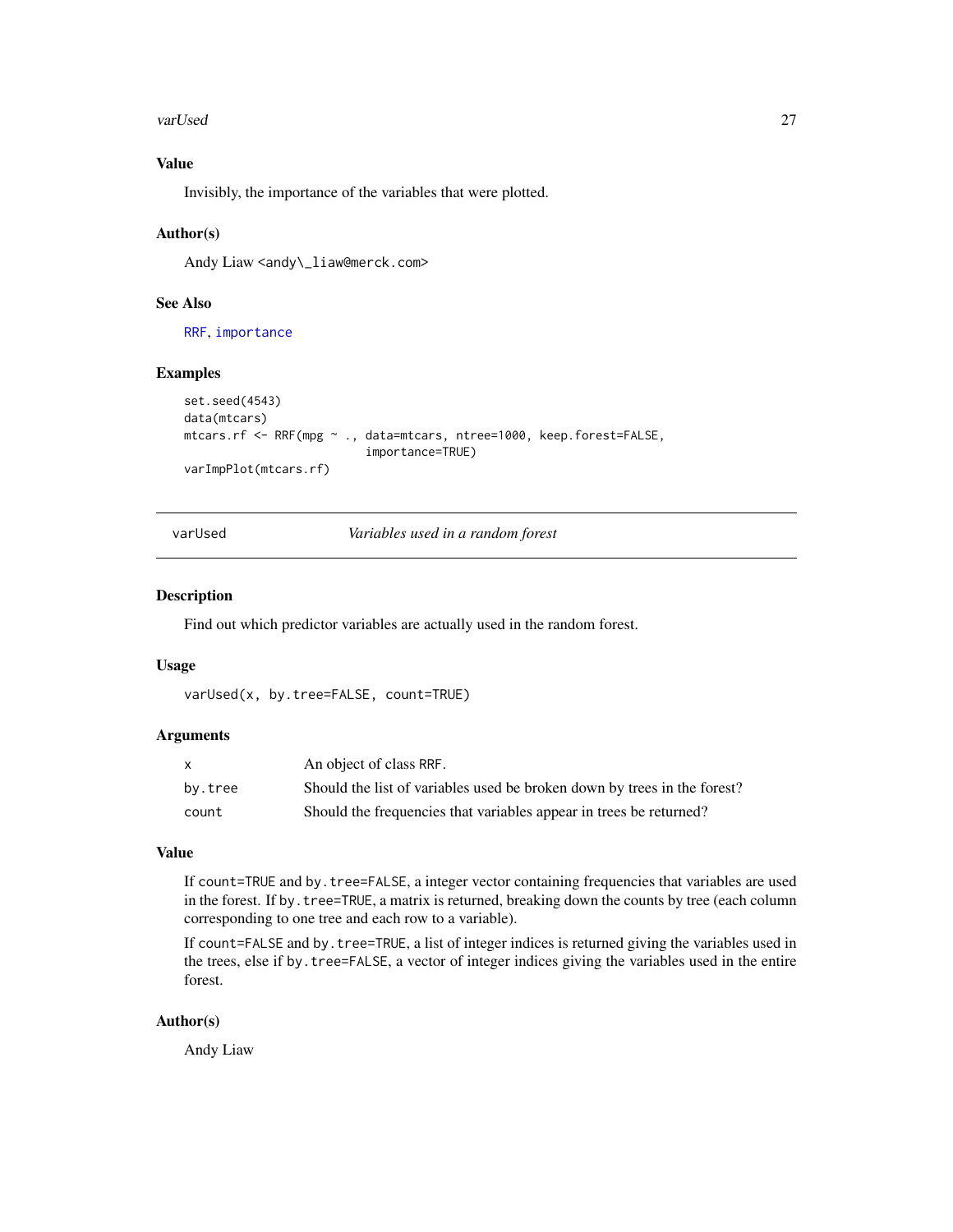<span id="page-27-0"></span>28 varUsed

# See Also

[RRF](#page-16-1)

# Examples

data(iris) set.seed(17) varUsed(RRF(Species~., iris, ntree=100))